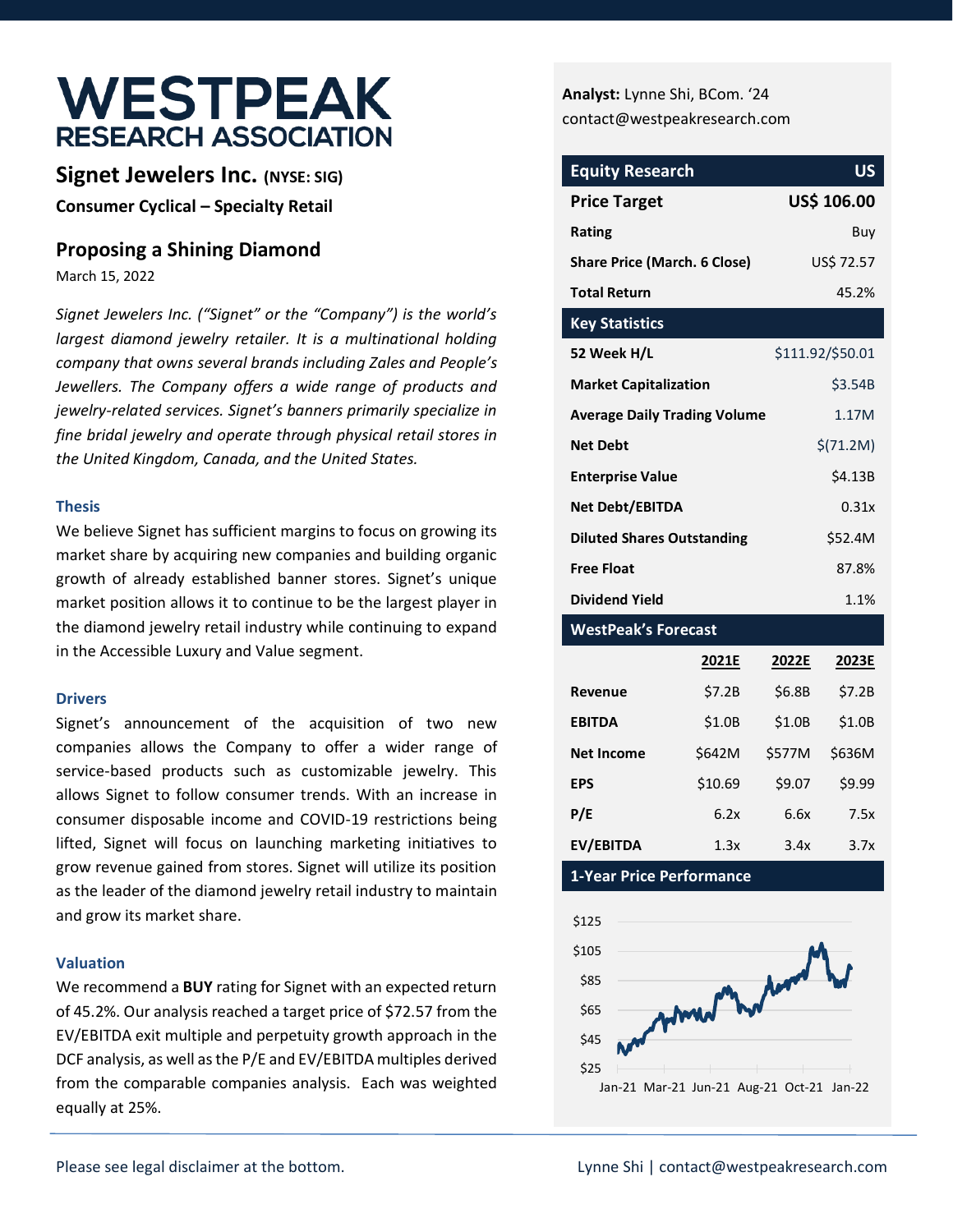

## **Business Overview**

## Company Overview

Signet Jewelers Inc. is the largest diamond jewelry retailer in the world. Company stock is traded on the New York Stock Exchange (NYSE) under the ticker SIG. The Company sells a variety of fine and fashion jewelry that captures a diverse number of jewelry consumers but has the main focus on wedding-related jewelry. Signet operates and sells jewelry through 2,837 mall stores, mall-based kiosks, and off-mall locations. Signet operates under a diverse set of banners from its acquisition of various jewelry companies, which can be categorized through geographical segments: The United States, Canada, and International.

- The majority of the United States segment operates under these specific banners: Kay Jewelers and Kay Outlet, Zales Jewelers and Zales Outlet, Jared The Galleria Of Jewelry and Jared Vault, JamesAllen.com, and Piercing Pagoda Banter (mall kiosks).
- The Canadian segment mostly operates under Peoples Jewellers.
- The International segment includes the following countries: the United Kingdom, the Republic of Ireland, and the Channel Islands.



#### **Sales by Banners**

**Q3 FY21 & Q3 FY22**

 *Source[: Company Filings](https://www.signetjewelers.com/investors/sec-filings/sec-filings-details/default.aspx?FilingId=15396090)*

## Major Banners

### **Kay Jewelers**

Kay is the leading jewelry store in the US. Kay provides a selection of jewelry for women and men – focusing on bridal jewelry.

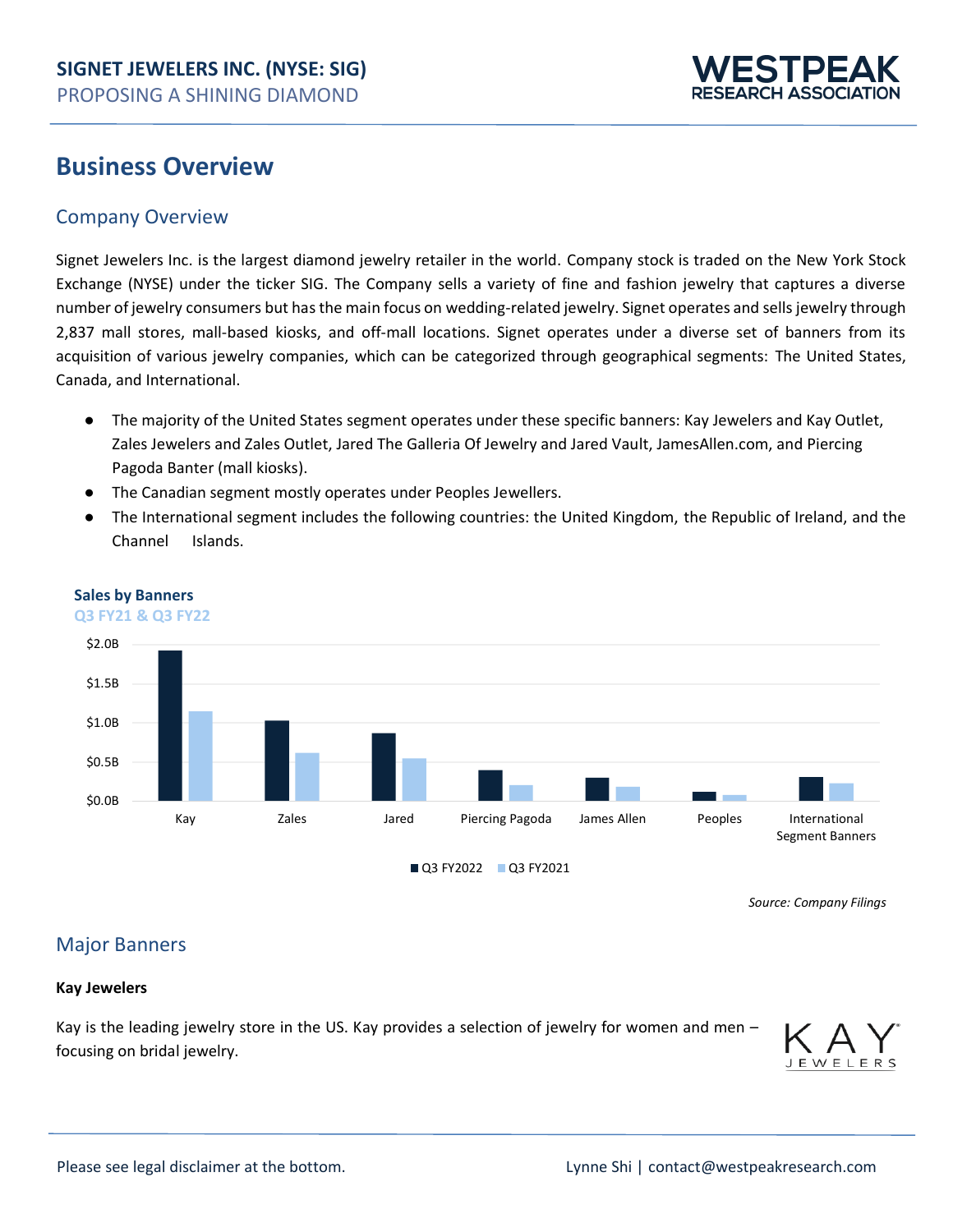#### **Zales Jewelers**

One of the largest jewelry brands in the US, Zales Jewelers offers a wide range of fine and bridal jewelry. Zales operates in fine jewelry, kiosk jewelry, and all other jewelry segments. Its fine jewelry segment operates through traditional retail stores, but also outlet stores.

#### **Jared The Galleria of Jewelry**

 $\overline{A}R$ Jared is the fourth largest US specialty retail jewelry brand by sales and is a leading off-mall destination specialty retail jewelry store chain.

#### **JamesAllen.com**

JamesAllen.com specializes in offering consumers high-quality diamonds jewelry and a large selection **JAMES ALLEN**<sup>®</sup> of jewelry at reasonable prices online.

#### **Piercing Pagoda Banter**

Banter by Piercing Pagoda provides quality fine jewelry and piercings options. They primarily sell accessible jewelry with a focus on value-driven priced products.

#### **Peoples Jewellers**

Peoples Jewellers is the largest fine jewellery retailer in Canada. Peoples Jewellers offers a strong assortment of affordable fine jewellery and brand‐name watches.

### Consumer Behaviour and Data

Signet has a strong understanding of its customer needs and purchasing process. The Company has invested in customerbased data analytics to aggregate customer behaviour data to develop accurate customer profiles. Additionally, the data analytics program allows Signet to follow up on customer experiences and help anticipate their needs.

Most Signet customers are first exposed to Signet's website or social media prior to visiting a physical retail store. This is apparent with customers who want expensive purchases such as engagement rings and wedding bands. These customers usually will visit a brick-and-mortar store to feel and check the merchandise before making the purchase either online or in person. The option to allow customers to view the product in-store provides a sense of ease that the product will fulfill their expectations. This shows the importance for Signet to focus on its OmniChannel retailing. OmniChannel is an engagement approach where customers have access to a variety of platforms and locations that are integrated so the purchase experience can be seamless and easy. Signet's OmniChannel retail approach creates ease for customers to find their desired products in store. Using Signet's analytics program, inventory coordination and organization will be essential so that Signet's customers have the best possible shopping experience.











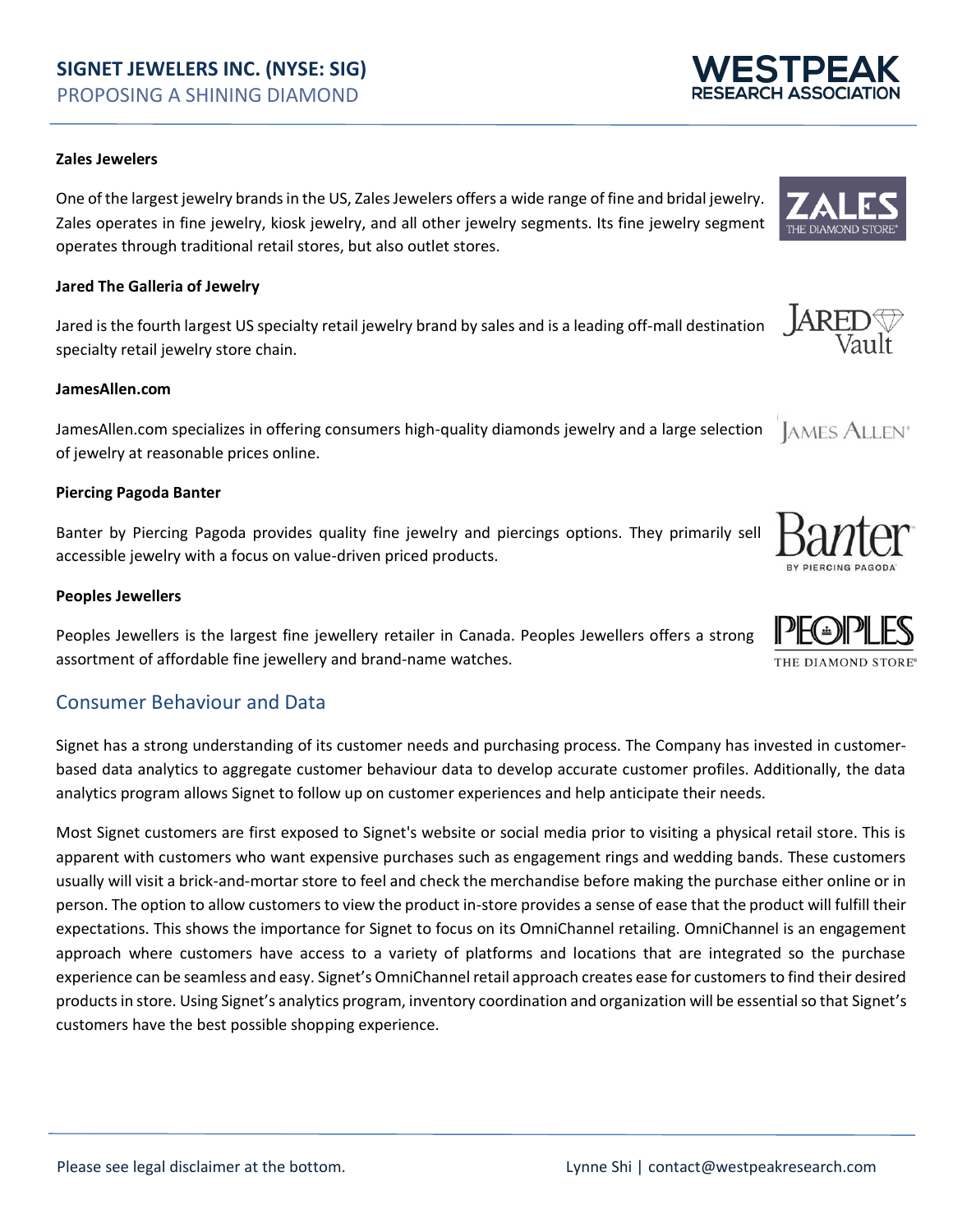

## **Corporate Strategy**

## Historic Corporate Initiatives and Results

Signet developed a three-year plan titled "Path to Brilliance" during the first fiscal quarter of 2019. The plan was Signet's response to its declining stock price and its attempt to take back lost market shares from smaller players. Signet wanted to ensure growth and maintain its positioning as the largest diamond jewelry retailer with thin margins. As part of the plan, the Company invested a total cost of \$205 million to restructure during fiscal 2021. This plan resulted in better performance than its competitors amidst the impacts of COVID-19; however, the plan resulted in exceeding the planned budget. Therefore, future budgets for strategic initiatives from the management team need to be taken in reservation. The "Path of Brilliance" plan is in a current transition into the next phase referred to by management as "Inspiring Brilliance."

The objective of the new transition plan is to increase Signet's market share by creating a broader mid-market. Signet plans to achieve this by supporting their largest market holding banners, improving existing services, focusing on their product market, and expanding on digital commerce. The details of the next phase of management's strategic plan "Inspiring Brilliance" are explained below:

## Signet's Growth Strategy

### **Maintaining Growth in Signet's Largest Banners**

Signet recognizes the value in its already established companies – especially banners who are already the number one player in their respective markets. The company will prioritize investing in itstop banners to maintain its market positioning and success. This includes Kay Jewelers (U.S.), H. Samuel (U.K.), and People's Jewellers (Canada). Signet will launch more marketing initiatives and focus on increasing the sales per store rather than focusing on expanding on their number of stores. This strategy allows Signet Jewelers to maintain its majority stake in the industry, and it potentially allows for a more low-risk and stable revenue source.

### **Expanding in Luxury and Value Jewelry**

Signet currently holds a strong position as a player in the mid-market but wants to expand its market share by investing in both luxury and value jewelry. The company intends on expanding on their accessible luxury jewelry and putting more emphasis on their value jewelry banners such as their outlet equivalent banners and Piercing Pagoda. In addition to increasing marketing in already established brands, Signet plans to expand its product offerings by also acquiring other brands. An example of their recent acquisition is Rocksbox during fiscal 2022. On March 29th, 2021, Signet acquired Rocksbox Inc. for \$14.6M. Rocksbox Inc. is a jewelry rental subscription business and is part of the Company's strategy of accelerating growth and expansion in its service offerings. Already in the first-quarter report in fiscal 2022, the acquisition resulted in a small increase in revenue without little to no additional investment.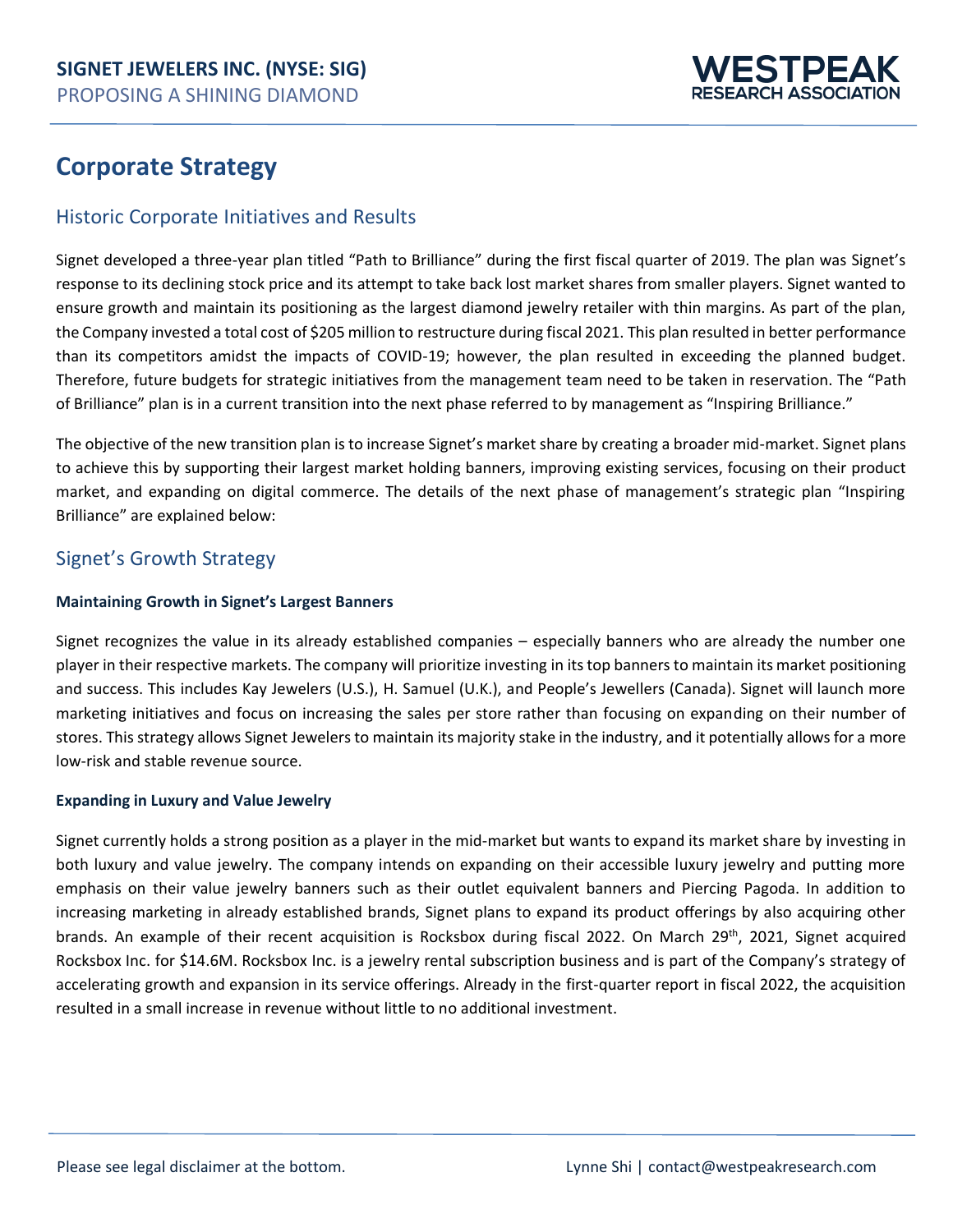

### Digital Commerce

Signet is focusing on establishing its online presence. Signet moved from a brick-and-mortar-centric model to an OmniChannel strategy to focus on consumers rather than stores. Especially with COVID-19, the Company recognizes the trend of consumers utilizing digital commerce to make purchases. The Company intends to engage with its consumers wherever and however customers want to engage. The results of Signet's efforts of online advertising and emphasis on digital commerce can be shown from the increase in both the proportion and actual amount of eCommerce sales.



*Source[: Company Filings](https://www.signetjewelers.com/investors/sec-filings/sec-filings-details/default.aspx?FilingId=14812628)*

## **Environmental, Social, and Governance**

The Company utilizes and ensures its reporting metrics are to the standards of the Sustainability Accounting Standards Board Consumer Goods Sector Apparel, Accessories & Footwear Industry guidelines, the United Nations Global Compact Ten Principals, World Economic Forum Core Metrics and Disclosures, and the United Nations Sustainable Development Goals. Signet committed to incorporating the United Nations Global Compact and its Principles as part of its business strategy, day-to-day operations, and organizational culture. Signet joined the United Nations Global Compact in May 2021 and has taken steps to achieve 11 out of the 17 Sustainable Development Goals. These goals are categorized under Signet's three main pillars of where they want to focus their Corporate Sustainability Goals: Our Planet and Products, All people, and Team.

## Planet and Products

Signet has been transparent with its sourcing and climate impact metrics through its Corporate Social Responsibility report since 2016. From FY2019 to FY2020, greenhouse gas emissions by scope decreased 11.4%, total energy consumption decreased 3%, and group business travel emissions decreased 6.1%. The Company has made overall progress towards its sustainability goals; however, absolute water consumption can be improved. The total absolute water consumption was increased by 30.3% (FY2019 to FY2020). Signet is also a founding and certified member of the Responsible and Jewellery Council since 2005. The Company has committed to ensuring that all of Signet's major suppliers will be members of the council by 2025.



*Source[: Signet Sustainability Report 2020](https://www.signetjewelers.com/sustainability/2020-Sustainability-and-Corporate-Citizenship-Report/default.aspx)*

### Supplier Carbon Footprint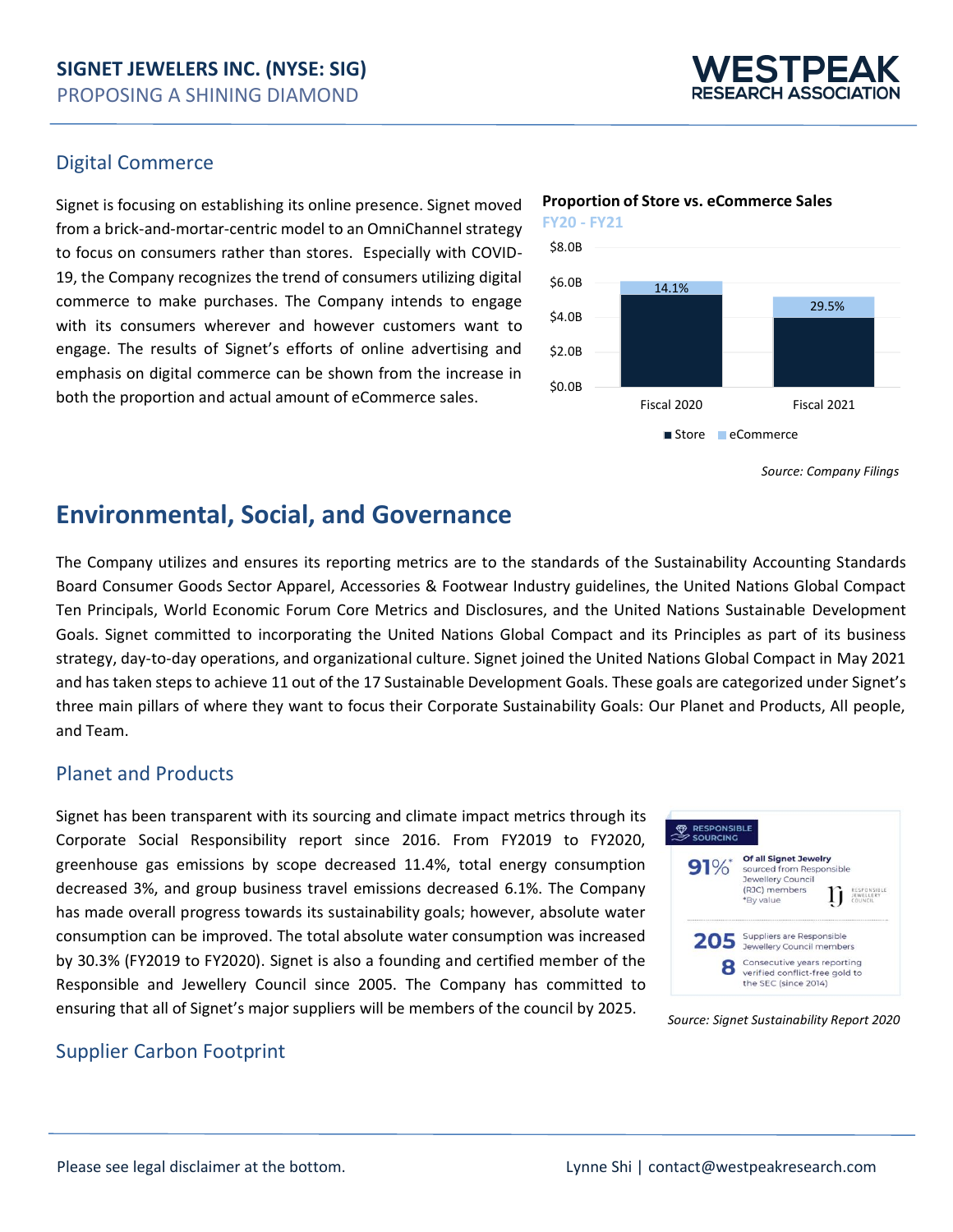

Signet requires its main direct merchandising suppliers (e.g. De Beers Group, Alrosa) to conduct research to disclose accurate data on its carbon footprint. Signet tracks its suppliers' progress by utilizing metrics such as greenhouse gas emission to revenue ratio – where De Beers achieved a 308 while Alrosa achieved a 151. Signet currently uses UPS as their main shipping courier and UPS has reported a commitment to energy-efficient vehicles.

Signet has also created a Code of Conduct that outlines its expectations of rules and practices for suppliers to follow. The Code of Conduct mentions topics such as legal compliance, child labour, conflict diamonds, and the environment; however, it does not seem Signet is able to enforce these practices on their suppliers. The Code of Conduct does not seem to mention any consequences, and suppliers are only encouraged to take the appropriate steps that Signet has outlined. This means its suppliers can still be practicing non-sustainable activities, which can lead Signet to be criticized as greenwashing and supporting suppliers with malpractices.

## People & Team

Signet is a strong believer in diversity and Signet ensures inclusivity within the company and industry. Signet is a Great Place to Work-Certified™ company and has received the Gender-Equality Index for three consecutive years. 50% of Signet's leadership team consists of females. Signet has also made charitable donations to various charities throughout the years and has donated over \$5.5 million.



*Source[: Signet Sustainability Report 2020](https://www.signetjewelers.com/sustainability/2020-Sustainability-and-Corporate-Citizenship-Report/default.aspx)*

## **Industry Analysis**

Signet Jewelers Inc. is a multinational jewelry retailer with a prominent presence in the United Kingdom, Canada, and the United States. Jewelry industry revenue in USD of the three countries is respectively as follows: \$0.9 B, \$2.4 B, and \$57.6 B. The industry is highly affected by external factors notably consumer disposable income, marriage rates, and prices of inputs. Because of the significantly larger size, this report is focused on covering the United States' jewelry retail industry.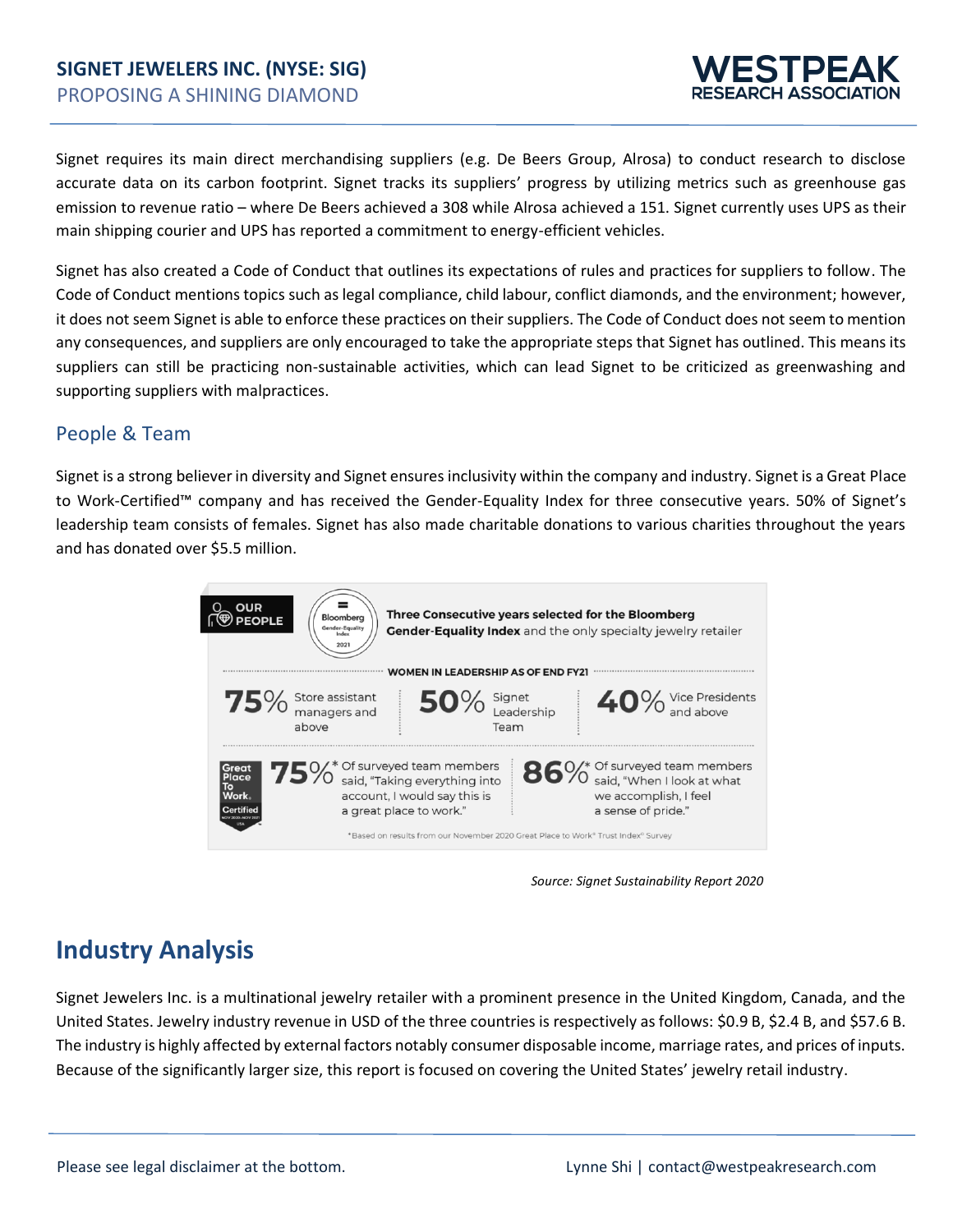





*Source: IBISWorld*

## Consumer Trends

According to IBISWorld, the industry revenue is in a current decline due to two main factors: COVID-19 and declining marriage rates.

The pandemic has affected both retailers and consumers. Jewelry is a luxury and a non-essential good. Therefore, COVID-19 regulations have caused many jewelry brick-and-mortar retailers to close or to transition to sell online. Additionally, many consumers affected by COVID-19 do not have the financial liberty to spend on items such as jewelry. However, as COVID-19 restrictions are lifted, the economy will go into recovery, and it is projected that the industry will recover and follow economic expansion.

Engagement rings and wedding bands are a large source of the industry's revenue due to their high selling prices. The decline in the average selling price of engagement rings from 2016 to 2020 suggests a decrease in demand. This is likely explained by the decline of marriage rates of 4% and the shift in consumer preferences. Expensive engagement rings and wedding bands are not as highly regarded as before. While wedding-related jewelry is in decline, there has been an increase in demand for customizable and engraved jewelry pieces. Signet Jewelers' revenue can be highly impacted by this shift in consumer preferences because 49% (FY2021) of their product category consists of wedding-related jewelry. While Signet has a portfolio of diversified brands targeting different jewelry consumers, there seems to be no intent from management to shift their product line. Although marriage decline rates are not significant, they can potentially proliferate and can become a threat for Signet in the future.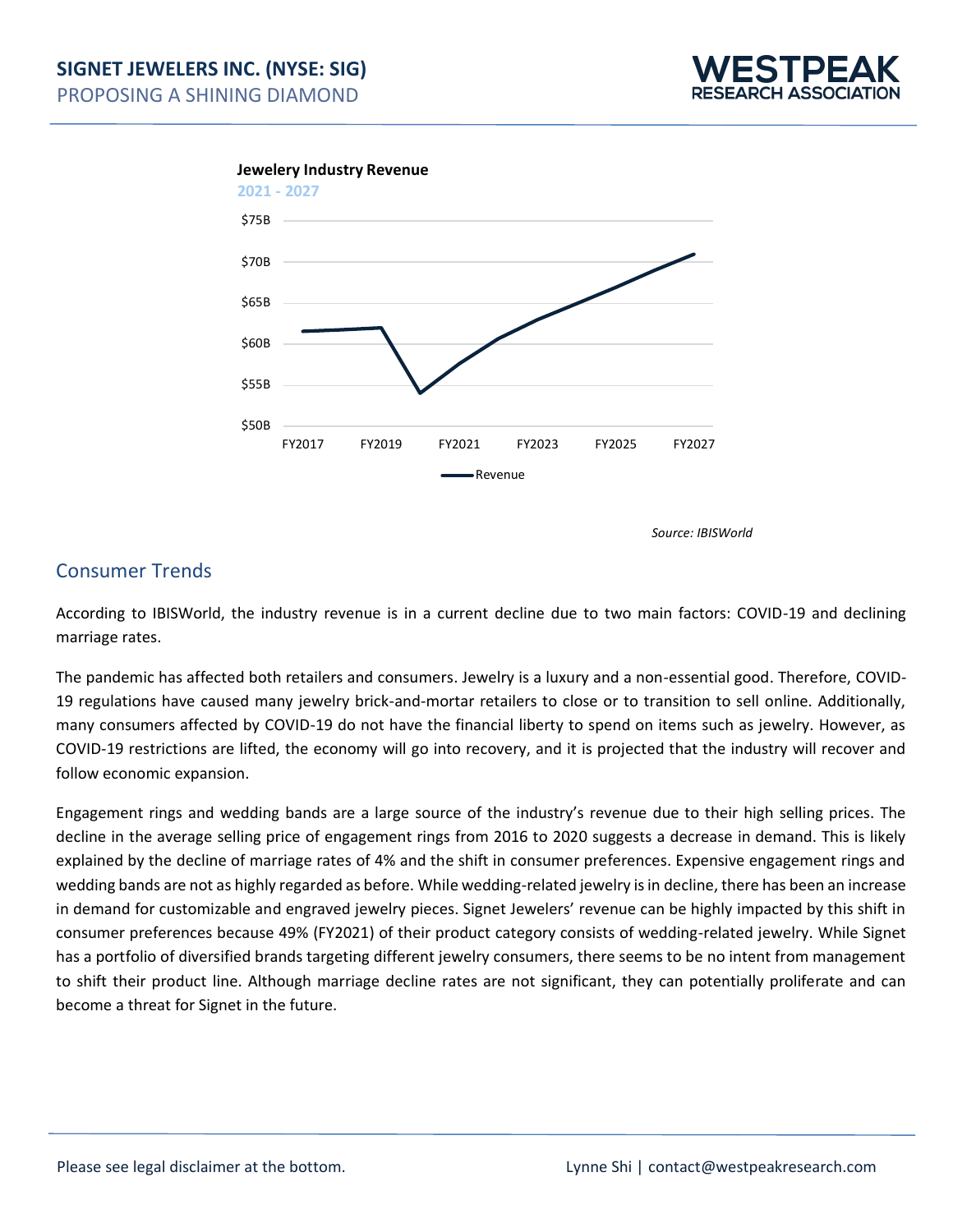

### Competition

The overall jewelry industry is generally highly fragmented and highly competitive. Within the US market, Signet is the largest player holding 10.4% of the market share, and following second, Compagnie Financière Richemont SA holding 4.5%. Competition within the industry is high due to the low barriers to entry. However, the barriers of entry are distinct between companies in fine jewelry and the fashion jewelry industry.

Fine and high-end jewelry consumers value brand recognition. This results in difficulty for new and smaller retailers to sell high-end jewelry. High-end consumers generally want their jewelry to last; and therefore, want to purchase from companies with an



**Signet Jewelers Inc. Market Share**

*Source: IBISWorld*

established history of delivering quality jewelry. This allows companies who sell luxury goods (e.g. LVMH Moët Hennessy Louis Vuitton SE) to maintain a premium on their selling prices. Well-established and large companies also have the advantage of maintaining steady prices from fluctuating input commodity prices. They often have established good supplier relationships that can help secure lower prices for special metals and gemstones. Factors like these make it difficult for smaller companies to gain significant market share.

Consumers of fashion jewelry, on the other hand, are more price-sensitive and are willing to purchase from small jewelry companies. Fashion jewelry can be easily substituted with other products and is not expected to last long; therefore, many industry players utilize price to gain a competitive advantage. Additionally, the rise in e-commerce has allowed many new jewelry companies to enter and avoid the costs of brick-and-mortar stores creating more competition. E-commerce has been influential in fashion jewelry because, comparatively, consumers of fashion jewelry do not require customer service or physically inspect the jewelry to make a purchase.

## Mid-Market Positioning

Signet currently is a player in the mid-market of the jewelry retail industry and focuses on the Accessible Luxury and Value segment. As of the third quarter of fiscal 2022, 44.1% of the Company's sales are generated from their fine bridal jewelry such as engagement rings and wedding bands; however, Signet does not operate under any banners that sell luxury highend jewelry (such as brands like Tiffany & Co). On the other hand, Signet does not have any banners that sell excessively cheap jewelry (such as brands like Claire's). Therefore, this positions Signet as a player in the mid-market of the retail jewelry industry. Signet has a strong presence in the mid-market and plans on leveraging its position to expand further into the Accessible Luxury and Value segment of the market.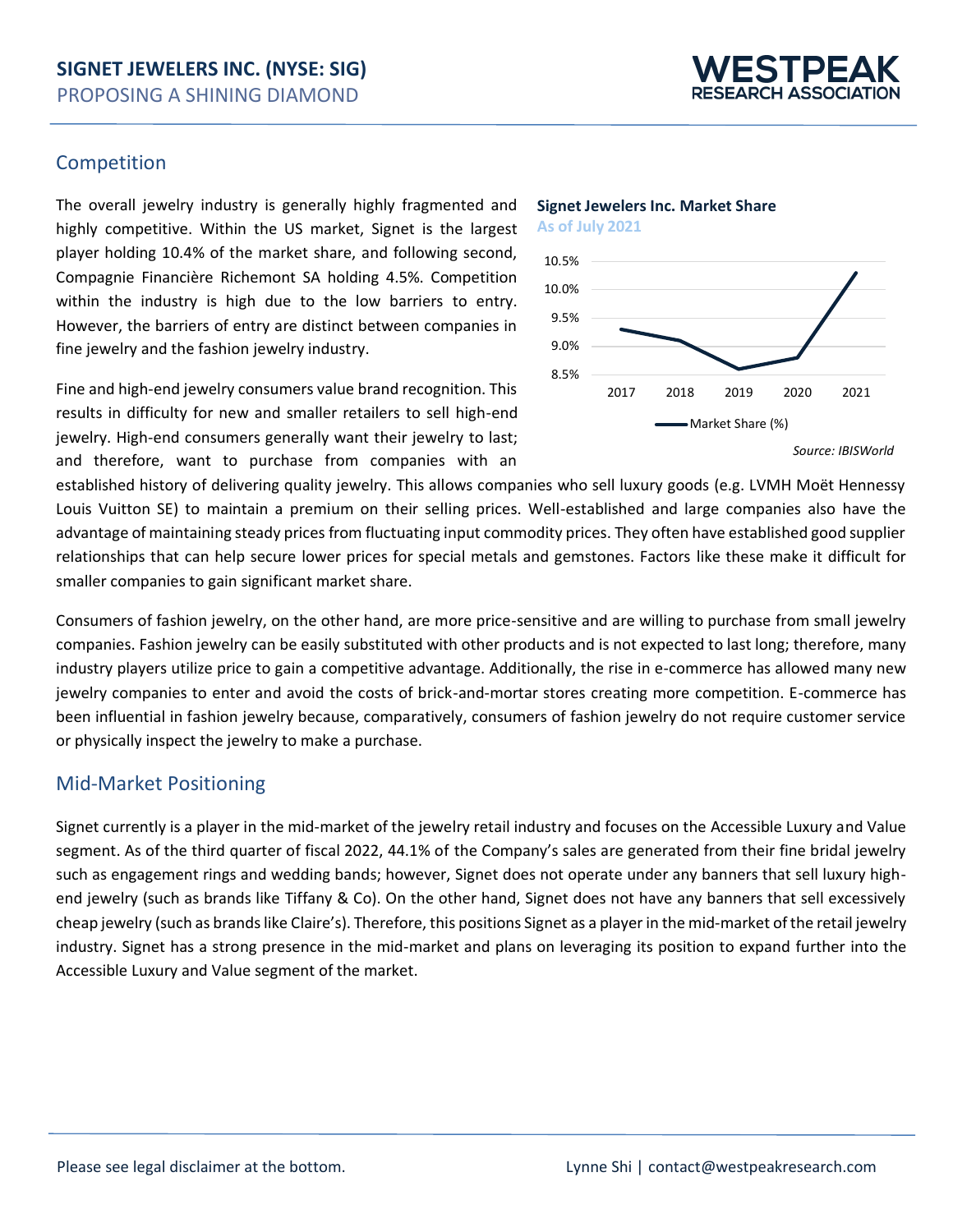

## **Catalysts**

## Unpredicted Growth on Earnings Report

Signet experienced much recovery and growth compared from Q3 fiscal 2021 to Q3 fiscal 2022. While the market believes this is Signet's limit of recovery and growth, it is predicted Signet will surpass market expectations.

### **Diamonds Direct Acquisition**

On October 8th, 2021, Signet announced the acquisition of Diamonds Direct for \$504.6M. The impact of the acquisition has not yet been reflected on the latest 10Q report, and we predict the financial results of the acquisition will be apparent in the next financial report. The acquisition of Diamonds Direct directly contributes to Signet's strategy of strengthening its position as the leader in the accessible luxury diamond jewelry segment.

The Diamonds Direct acquisition in fiscal 2022 signals the Company is no longer focused on internal restructuring and has recovered from the impacts of COVID-19. This additionally signals to the market that Signet has the financial strength to withstand time and gain market share in a fragmented industry. The sales and positive impacts of the acquisition have not yet been reflected on any published financial statements.

### **Signet's Predicted Fourth Quarter Sales**

Signet's predicted sales for quarter four of fiscal 2022 are being undervalued by the market. We believe the market expects quarter 3 to be the result of an end to Signet's growth due to its drop-in sudden drop of 142.5% in sales from Q2 fiscal 2022 to Q3 fiscal 2022. However, we predict Q4 sales will have one of the highest sales since fiscal 2017.

Signet has a track record that demonstrates it can maintain positive cash flow midst the impacts of COVID-19 whist restructuring. The closures of the stores from restructuring allowed Signet to utilize its resources more efficiently resulting in an increase of an average of 119.5% of quarters one and two from fiscal 2021 compared to the quarters in fiscal 2022. The Company made a strong recovery and signalled to the market of strength. However, we believe the market has not taken Signet's structure and management strategy changes. We believe Q3 in fiscal 2022 is a temporary setback before strong a Q4 earnings report.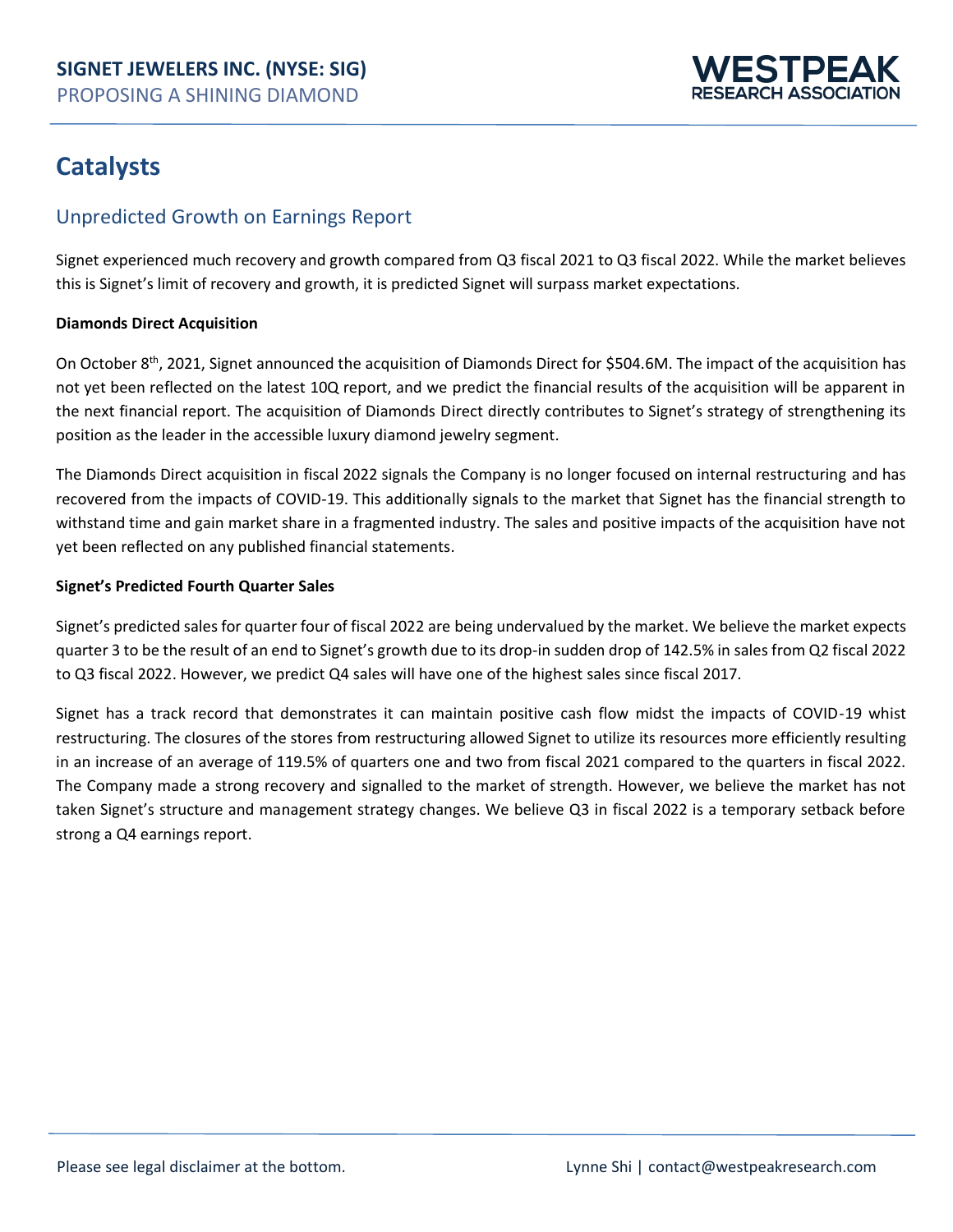

## **Management Team**

## Virginia C. Drosos - Chief Executive Officer



Virginia C. Drosos is Signet's Chief Executive Officer and has been on Signet's Board of Directors since 2012. Prior to Signet, she has worked in several executive positions. Virginia was previously the President and Chief Executive Officer of Assurex Health where she led the company to significant revenue growth and led the strategic sale of the company to Myriad Genetics for up to USD 410 million.

Additionally, she served as the Group President of Global Beauty Care at The Procter & Gamble Company where she managed over 6000 employees, 22 manufacturing sites, and a portfolio of more than 20 brands. Under her management at Procter & Gamble, Olay grew from USD 200 million to USD 2.5 billion in value. Gina studied her Bachelor of Business Administration at The Terry School, University of Georgia, and holds a Master of Business Administration from The Wharton School, University of Pennsylvania.

In fiscal year 2021, Virginia Drosos was compensated a total of \$12.1 million, which consisted of a base salary (\$1.4 million), a bonus (\$4.5 million), in-stock (\$6.1 million), and through other methods (\$170,244).

## Oded Edelman - Chief Digital Innovation Advisor



Oded Edelman is the Chief Digital Innovation Advisor and is also the CEO of R2Net, a banner company of Signet Jewelers. Since a young age, he has worked within the diamond industry and developed machines that automated the polishing process for his family's diamond business. He founded R2Net in 2007 where he made it possible for customers to purchase expensive diamond engagement rings online at an exceptional value. As the CEO and Founder of R2Net, he was able to maintain an efficient diamond supply chain. In 2017, Signet completed the acquisition of R2Net.

In fiscal year 2021, Oded Edelman was compensated a total of \$1.92 million, which consisted of a base salary (\$514,464), a bonus (\$787,500), in-stock (\$516,251), and through other methods (\$110,646).

### Joan Hilson - Chief Financial and Strategic Officer



Joan Hilson is the Chief Financial and Strategic Officer of Signet and joined the company in March of 2019. Prior to Signet, Joan was the Chief Financial and Operating Officer of David's Bridal. Additionally, she held financial positions at American Eagle Outfitters Inc, and L Brands, Inc.

In fiscal year 2021, Joan Hilson was compensated a total of \$3.3 million, which consisted of a base salary (\$699,735), a bonus (\$1.3 million), in-stock (\$1.3 million), and through other methods (\$10,782).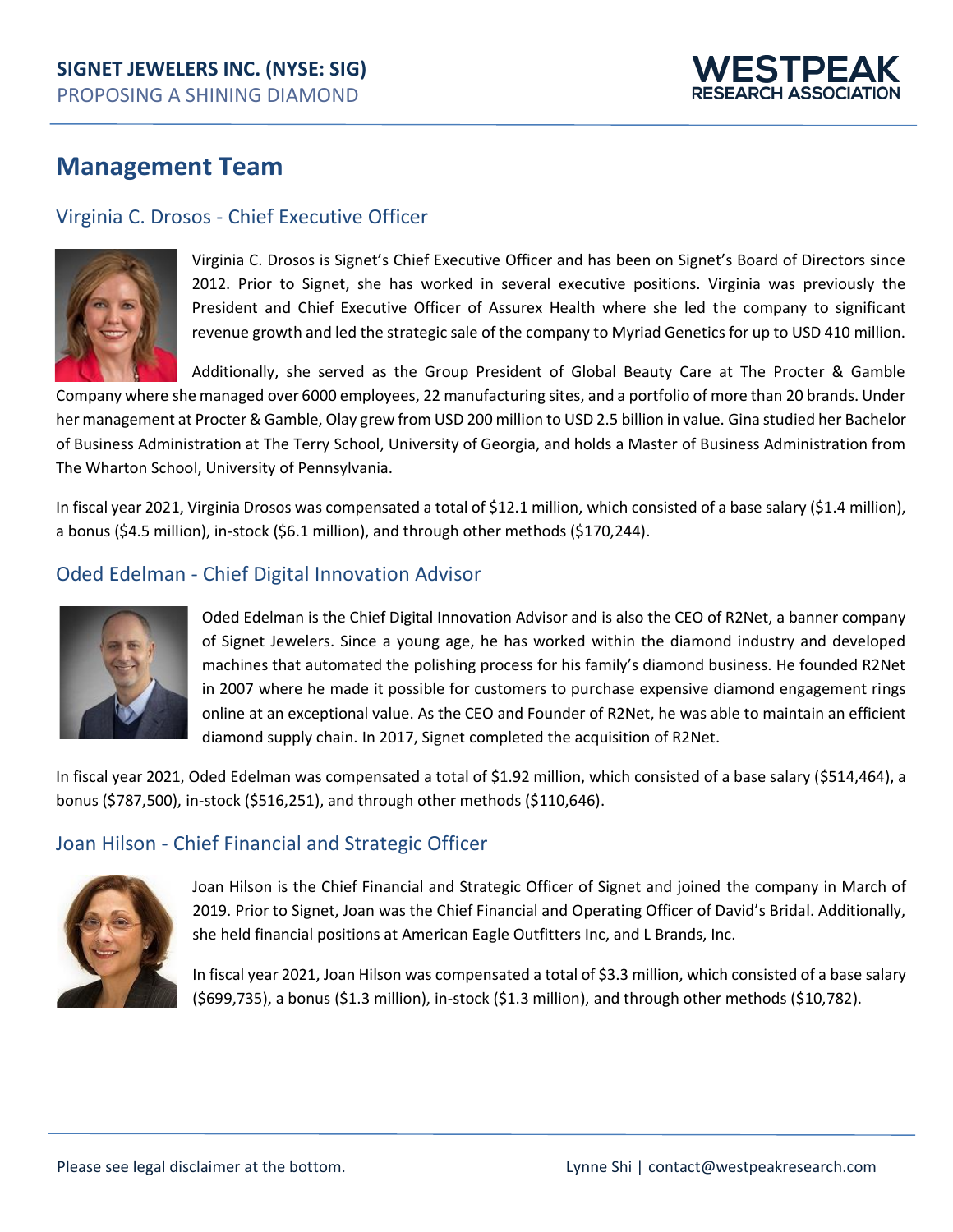## **SIGNET JEWELERS INC. (NYSE: SIG)** PROPOSING A SHINING DIAMOND



## Steve Lovejoy - Chief of Supply Chain Officer



Steve Lovejoy has served the company as the Chief Supply Chain Officer since June 2018. Prior to Signet, he worked at Glanbia PLC as the Chief Operating Officer where he led the end-to-end global supply chain with 12 manufacturing plants and 30 distribution centers. He also worked as the Senior Vice President at Starbucks Coffee Company.

### Management Compensation

The members of the management team are compensated through an annual cash salary, annual bonus, and equity. The salaries are competitive compared to Company competitors and are designed to retain talent. The annual bonus is determined by the compensation committee and is to motivate members of the management team to meet annual goals. Equity compensation is through time-based and performance-based restricted shares and is used as a long-term incentive for executives to stay and achieve Company's financial goals.

## **Investment Thesis**

### Market View

Despite Signet's weak historic financial performance in previous fiscal years, the Company has shown the ability to adapt and recover from poor market conditions. Due to Signet's dependency on economic conditions and discretionary consumer spending, Signet has experienced low earnings from the impacts of COVID-19 whilst navigating company restructuring in fiscal years 2020 and 2021. The results can be reflected in the share price of \$6.19 in March 2020 where Signet was being traded at its lowest. From quarters one to three of fiscal 2020 and quarter one of fiscal year 2021, Signet yielded a net loss; as a result, the Company paused dividend payouts in fiscal year 2021. However, Signet was able to recognize deficiencies in its strategy and was able to successfully implement changes. In quarter one of fiscal year 2022, sales doubled and share prices grew by 560% to \$62.95 (compared to Q1 FY2021).

## Investment Thesis 1 – Inspiring Brilliance Growth Strategy

From its poor historic performance, Signet has changed and pivoted its perspective on corporate strategy. Their new strategy "Inspiring Brilliance" focuses on maintaining its market position as the largest player. Not only will they focus on acquiring growth inorganically through acquisitions, but they will also be focusing on expanding on its already established and well-known banners. Signet's past strategy of relying purely on increasing brick and mortar stores could not drive high margin growth – causing the shift in strategies to focus on growing individual stores and banners. Signet will be taking advantage of its increased operating margin as a result of its restructuring on marketing initiatives to increase banner differentiation and presence. The Company wants to focus on banners that already work and have already established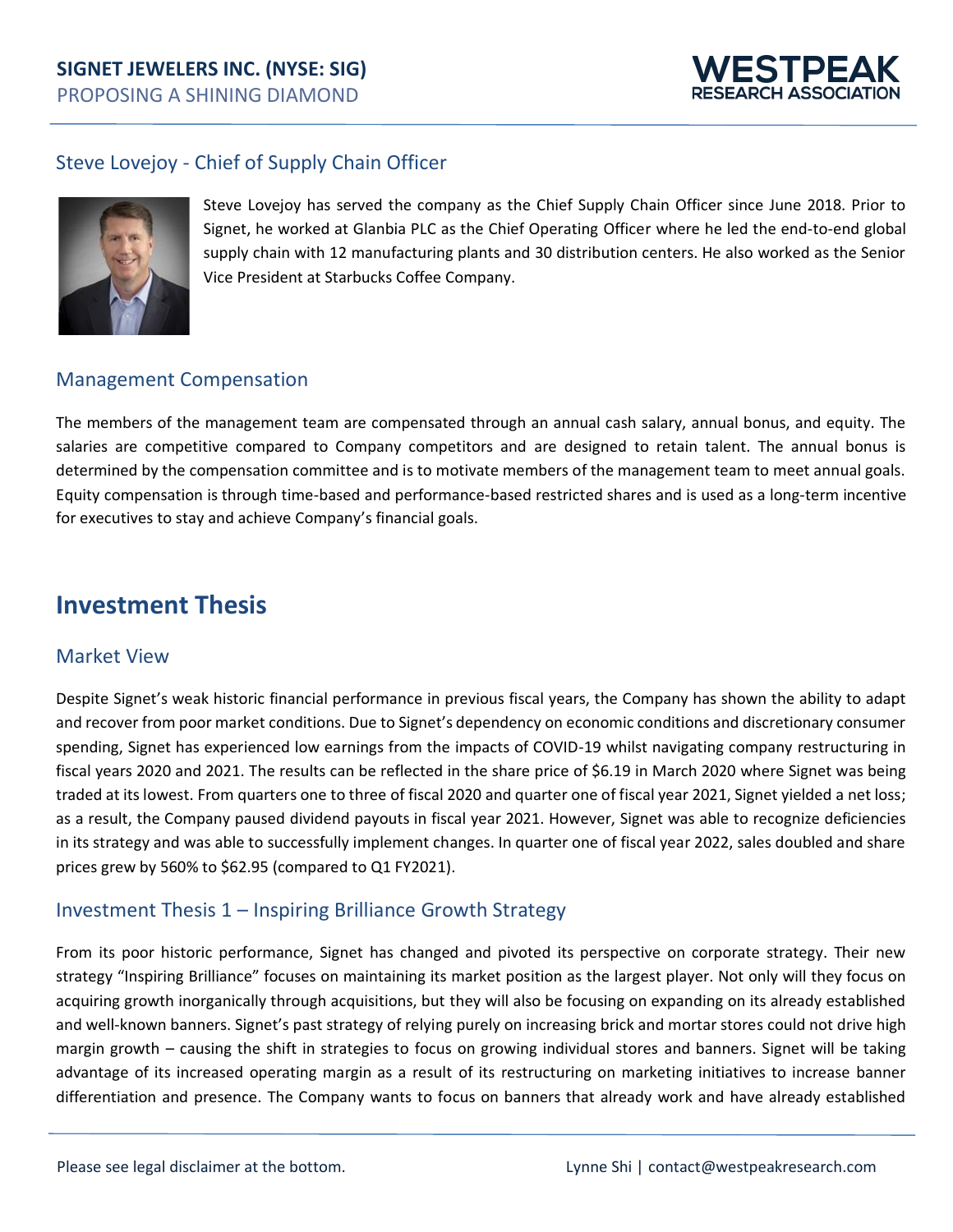

strong customer rapport. From Q1 FY2021 to Q1 FY2022, there was a net decrease of 339 stores (11.2% decrease) and sales per average store increased by 102%. This is likely the strongest driver behind Signet's financial recovery, and it will continue to drive growth through this strategy.

### Investment Thesis 2 – Focus on Omni-Channel and eCommerce

As part of Signet's new corporate strategy "Inspiring Brilliance," the Company wants to focus on its OmniChannel integration. OmniChannel integration and eCommerce emphasis allow Signet to better understand its customers and allow it to grow in the digital commerce market. Through digital commerce and data analytics, the Company wants to better understand consumer habits and establish their loyalty through different programs. The impact of COVID-19 is what initially drove Signet's transition to eCommerce and to offer different accessibility features such as curbside jewelry pick up. These features proved to gain positive customer response. Creative initiatives that ease a customer's purchasing process can help Signet establish differentiation over its competitors. Signet is becoming a leader in OmniChannel retail within the jewelry industry, and it can capture more of the eCommerce jewelry market.

### Investment Thesis 3 – Mid-market Expansion

Signet utilizes acquisitions as one of its main methods of growing its market share by targeting different consumers within the highly fragmented jewelry retail industry. It focuses on expanding on the variety of different services and jewelry products by acquiring companies that operate in the Accessible Luxury and Value jewelry segment. As of Q3 FY2022, 46% of Signet's revenue is from bridal jewelry. While Signet wants to continue to be a major player in bridal jewelry, diversification to other jewelry products allows it to mitigate the risk of declining marriage rates and changing consumer preferences. As part of offering a variety of jewelry products, Signet also plans to increase the variety of price points offerings. It plans on expanding and wants to expand its mid-market presence by targeting on acquiring banners that operate on the higher end of the lower end for price points. In fiscal year 2022, the Company acquired Rocksbox Inc. which expands Signet's product and service offering, and Diamonds Direct focuses on the higher end of the mid-market for bridal jewelry. Signet will continue to grow and expand the mid-market jewelry retail industry.

## **Shareholder Base, Liquidity, Market Depth**

## Shareholder Base

Signet currently has 52,623,639 shares outstanding and a free float share of 46,536,639, which results in an 88.4% float. According to S&P CapIQ, Institutional investors own 86.1%, individuals and insiders own 1.7%, hedge funds own 9.9%, and the public owns 2.33% of the shares.

| Shareholders              | <b>Shares Owned</b> | % Outstanding Shares | <b>Position Date</b> |
|---------------------------|---------------------|----------------------|----------------------|
| BlackRock, Inc            | 8,320,958           | 15.8                 | Sep-30-2021          |
| The Vanguard Group, Inc.  | 6,143,196           | 11.7                 | Sep-30-2021          |
| Select Equity Group, L.P. | 5,230,144           | 9.9                  | Sep-30-2021          |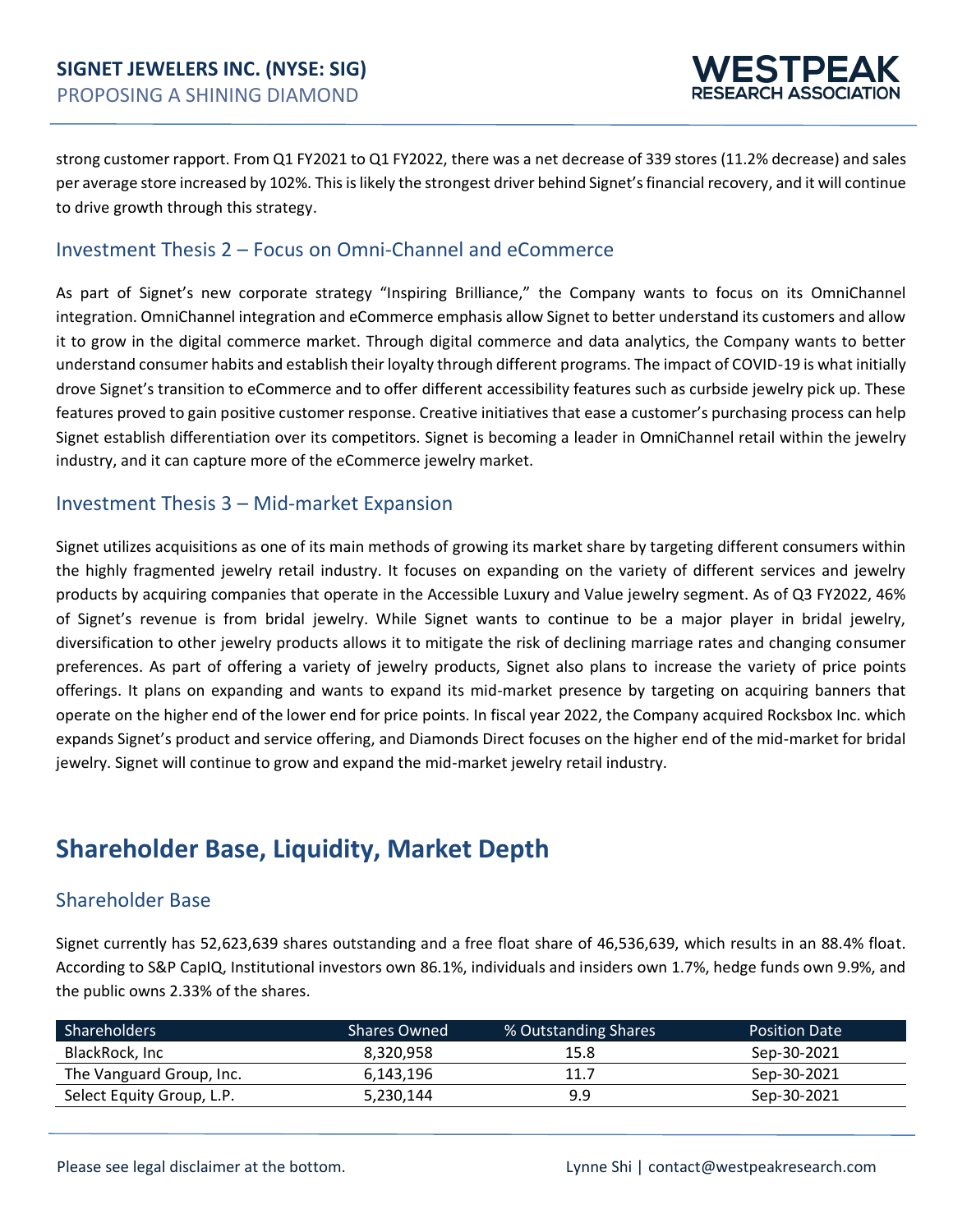| PROPOSING A SHINING DIAMOND |  |  |
|-----------------------------|--|--|
|-----------------------------|--|--|



| Din<br>Fund Advisor L<br>nensional<br><b>L.</b> r. | 544                      | 4.O<br>$\sim$ | $-2021$<br>nen-30-^ |
|----------------------------------------------------|--------------------------|---------------|---------------------|
| D. E.<br>Shaw &<br>$U$ , $L$ , $L$ , $L$           | aan<br><b>T</b> , ALC, T | .,            | $-2021$<br>SAN-30-1 |

 *Source: S&P [CapIQ](https://www.capitaliq.com/CIQDotNet/Ownership/CompanyDetailed.aspx?companyId=693964)*

## **Liquidity**

Signet has an average daily trading volume of 1.17 million shares with liquidity spikes with the release of the earnings report and announcement of potential acquisitions. The significant spike during June 2021 was due to the result of a double in revenue compared to Q1 of fiscal year 2021 on its Q1 fiscal year 2022 report.



## 1-Year Trading Volume (NYSE: SIG)

## **Valuation**

## Discounted Cash Flow Analysis

### **Revenue Projections**

In fiscal 2021, Signet experienced a decline in sales of 17.4% compared to fiscal 2020 due to COVID-19 and its restrictions. Due to COVID-19, Canada and The United Kingdom mandated for non-essential stores to be closed and many workers losing employment causing less discretionary spending. This greatly impacted Signet and its sales. As restrictions are lifted and consumers are given higher disposable income, Signet's sales experience a recovery of 15.4% (Q3 FY2021 to Q3 FY2022) – returning to similar sales to FY2020. We predict Signet will continue the momentum of growth and end Q4 FY2022 strong from increased holiday spending.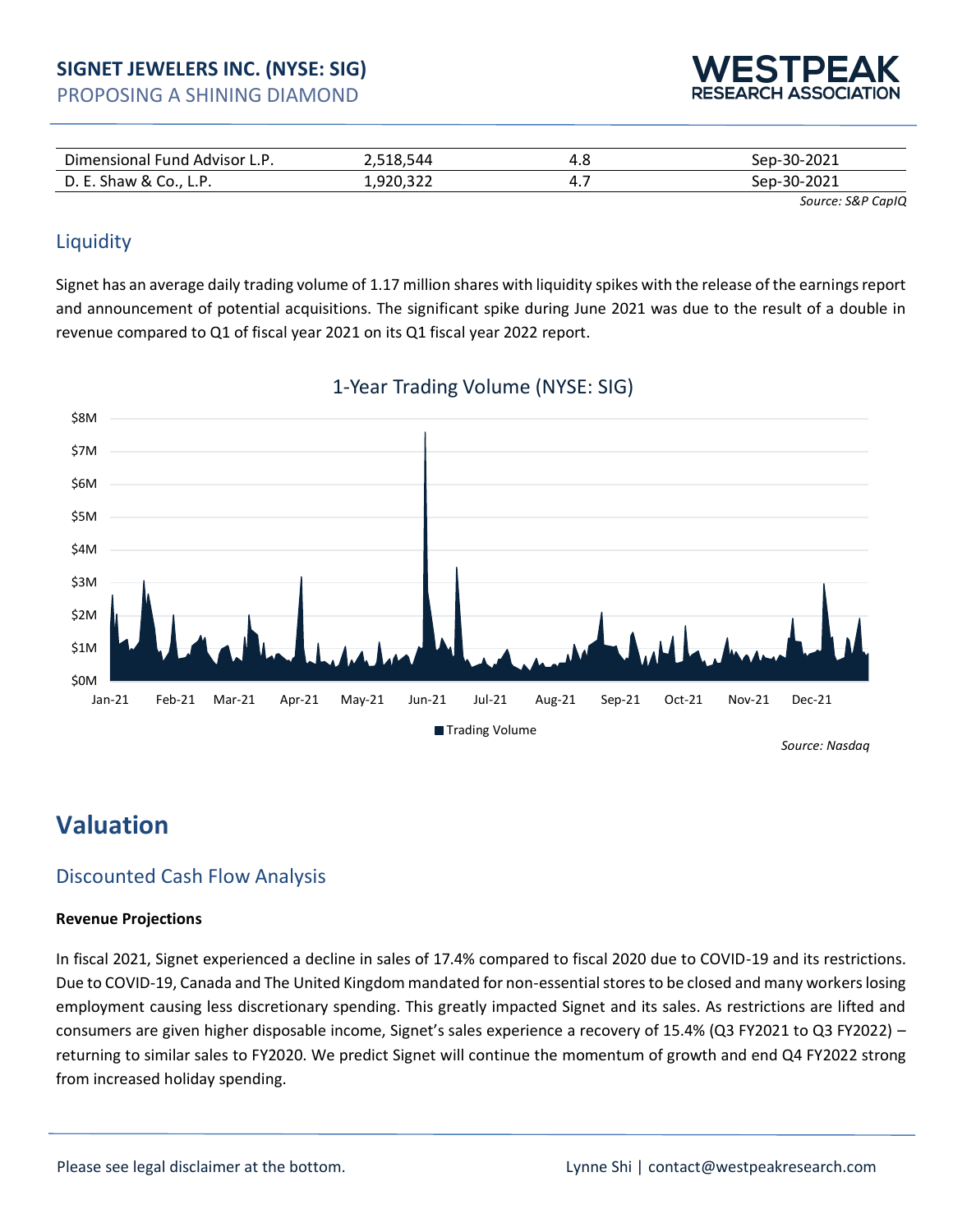

We predict Signet's sales will grow steadily over the next five years. In addition to Signet's recent two acquisitions, we believe new banners will be acquired and generate additional sales for the Company. As the largest player in the diamond jewelry retail industry, we expect Signet to follow the growth of the industry.

We projected Signet's revenue based on the number of stores open and projected average sales generated by each store.



## **Historic and Forecasted Revenue and EBITDA Margin**

#### **Average Revenue per Store**

The average sales generated by each store is averaged to be \$1.78M for the past 5 fiscal years. However, we predict the average sales would increase to at least \$2.4M per store and will continue to grow within the next 5 years. The prediction is mostly derived from the large increase from the past two quarters. The first and second quarters of fiscal 2022 experienced an increase of 119.5% compared to the first and second quarters of fiscal 2021. This large growth is most likely due to Signet's store closures and restructuring from their Path to Brilliance business strategy and from low consumer spending during COVID-19 restrictions. During the first two quarters in fiscal 2022, Signet was able to grow overall sales while maintaining a lower number of stores. This can be due to overall economic recovery, increase in investment in marketing of current successful banners, increase in investment in OmniChannel, and additional accessibility consumers have to jewelry services. We predict Signet will continue to maintain and increase its average sale per store.

#### **Number of Stores**

Signet experienced a gradual decrease in the number of stores starting in fiscal 2017; however, the closures were accelerated during Signet's Path to Brilliance business strategy and COVID-19 restrictions. From fiscal 2020 to fiscal 2021, Signet shut down 428 stores, which is 161.0% percent more than the closures during fiscal 2019 compared to fiscal 2020. We expect store closures due to restructuring and COVID-19 restrictions to cease; in addition, we predict a slow and small marginal increase in the number of stores. This is to consider Signet's future company acquisitions and overall expansion.

#### **Costs**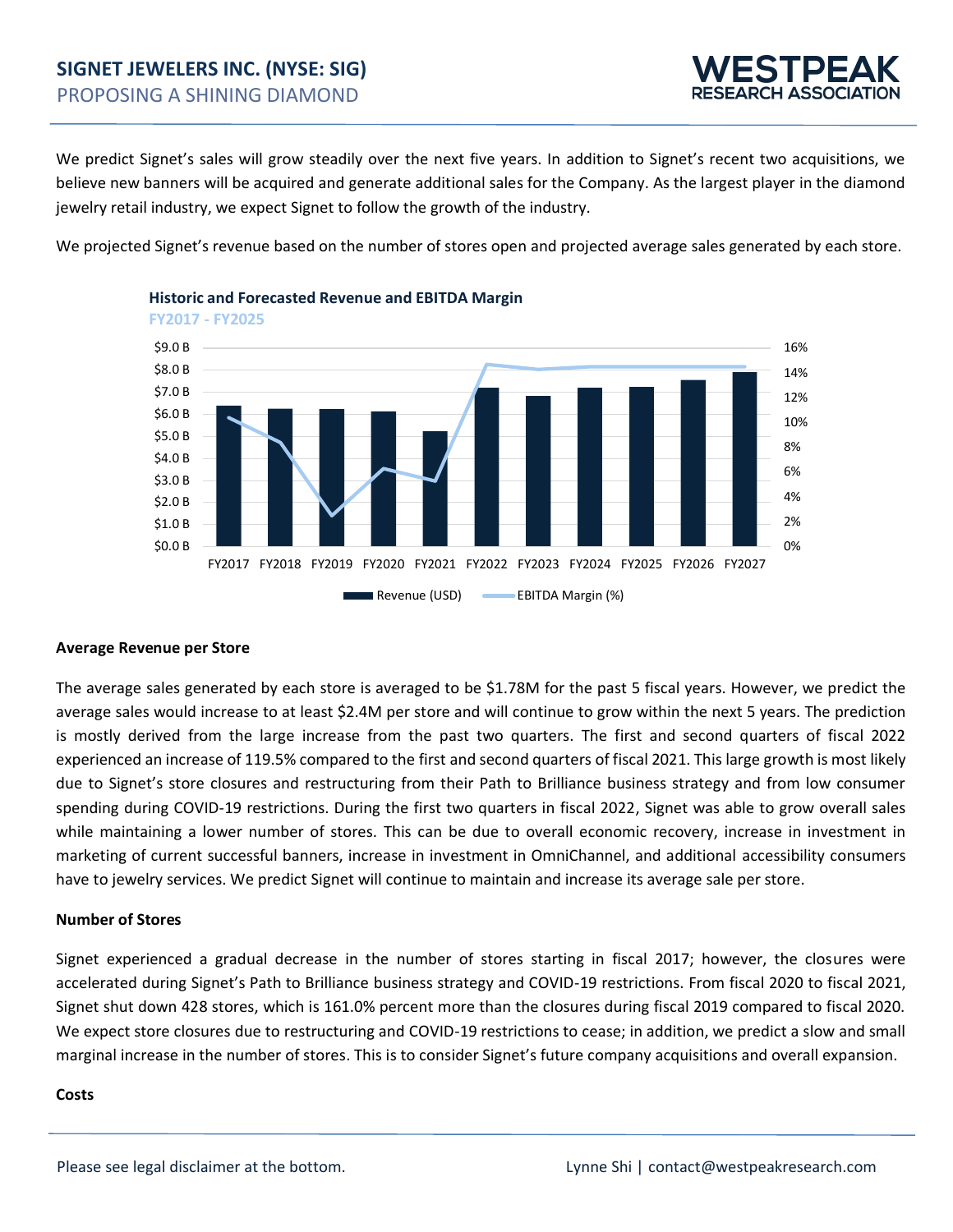

Historically (FY2017 to FY2021), the cost of goods sold as a percentage of revenue has ranged from 58% to 66.8%. Signet has remained at the lower end of the range during the recent fiscal year. COGS was particularly high during the initial impacts of COVID-19; however, COGS after fiscal 2021 on average decreased by 3.2% when Signet was able to restabilize. We anticipate COGS for fiscal 2022 will decrease to 62%, which is a 2% decrease from the average before the impacts of COVID-19. Further, COGS will decrease to 61% and be maintained until







fiscal year 2027. This is to consider the results of company restructuring and Signet's emphasis on online sales. Similar to COGS, SG&A follows similar trends in a fluctuation of increasing during the beginning impacts of COVID-19 and a return to below-average costs. We expect SG&A as a percentage of revenue to stay around 24.5% until fiscal year 2027. Signet has emphasized increasing its margins, and the results are shown through recent reports. We anticipate a positive outlook and Signet will be able to maintain its strong margins.

### **Weighted Average Cost of Capital (WACC)**

The average cost of capital (WACC) was calculated to be 16.2%. We utilized data provided by Bloomberg to calculate a cost of equity of 17.8%, cost of debt of 1.9%, and cost of preferred equity of 5.2%. The cost of equity was calculated using a 1.5% risk-free rate, an expected market return of 9.9%, then a beta of 1.95. The cost of debt was calculated through the pre-tax cost of debt of 1.3%, debt adjustment factor of 1.62, and an effective tax rate of 8.2%.

### **Capital Expenditure (CAPEX)**

We anticipate Signet to maintain a CAPEX of 11% as a percentage of the beginning of property and equipment until fiscal year 2027. 11% is the average of CAPEX after the implementation of management's strategic plan Inspiring Brilliance where emphasis on OmniChannel strategy is placed. We expect Signet to maintain and continue its development on digital integration in a customer's shopping experience.

#### **Tax Rate**

We assumed an income tax rate as a percentage of EBT of 30% until fiscal year 2027.

### **Dividend Policy**

Signet makes no promises to maintain its dividends to common shareholders if earnings and overall financial conditions do not allow Signet to adequately fund its dividends (e.g., the suspension of dividends for common shareowners in FY2021). However, we predict Signet will continue to maintain a strong financial position as its margins increase. We anticipate dividends will not be suspended.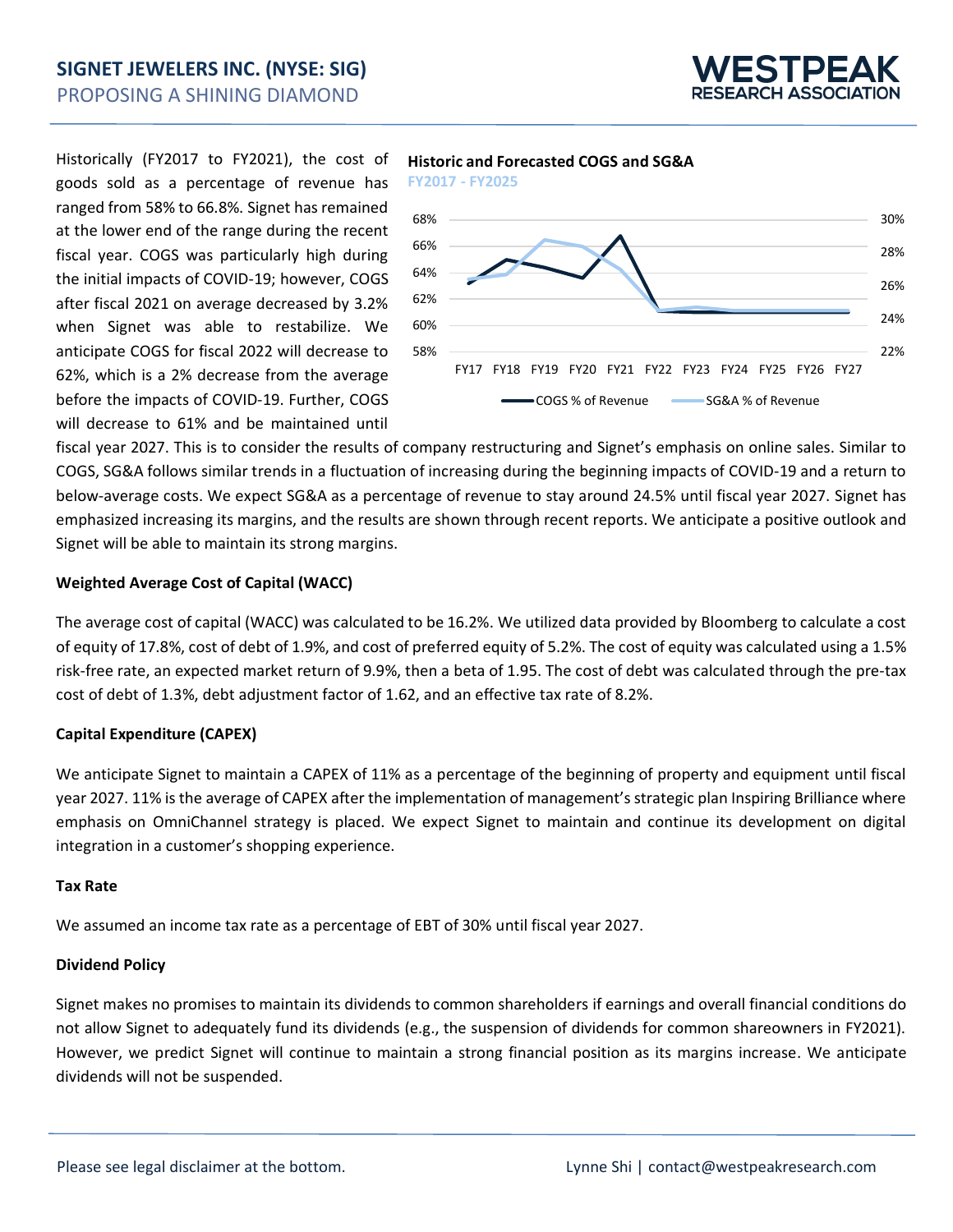

### Comparable Companies Analysis

Signet is classified as a specialty retailer and is a unique company. It is one of very few companies that own several banners only within the jewelry retail industry and focuses purely on the mid-market. It owns the largest share within its industry holding 10.4% while the following player holds only 4.5% of the market. This means no company has a similar market share or operates and grows like Signet. Therefore, the comparable companies chosen are based on specific individual factors such as similar target customers, product delivery, company growth strategy, and multinational store locations.

### **V.F. Corporation (NYSE: VFC)**

V.F. Corporation designs, produces, and distributes branded lifestyle apparel, footwear, and related products in North and South America, Europe, and East Asia. It operates through three segments: Outdoor, Active, and Work and operates under the banners: the North Face, Timberland, Smartwool, Icebreaker, Altra, Vans, Supreme, Kipling, Napapijri, Eastpak, JanSport, Eagle Creek, Dickies, and Timberland PRO. The company sells its products primarily to specialty stores, department stores, and mass merchants typically through direct-to-consumer channels and digital channels.

### **Tapestry, Inc. (NYSE: TPR)**

Tapestry sells luxury accessories and branded lifestyle products in the United States, Japan, and Greater China through three banners: Coach, Kate Spade, and Stuart Weitzman. The company offers women's accessories primarily handbags and wallets. As of July 3, 2021, Tapestry operated through 939 Coach, 407 Kate Spade, and 104 Stuart Weitzman retail stores. The company also sells its products through e-commerce sites and wholesale customers.

### **Capri Holdings Limited (NYSE: CPRI)**

Capri Holdings Limited designs, markets, distributes, and retails branded women's and men's apparel, footwear, and accessories in the United States, Canada, Latin America, Europe, the Middle East, Africa, and Asia. It operates under the banners: Versace, Jimmy Choo, and Michael Kors.

### **PVH Corp. (NYSE: PVH)**

PVH Corp. designs, markets, and retails apparel through six segments: Tommy Hilfiger North America, Tommy Hilfiger International, Calvin Klein North America, Calvin Klein International, Heritage Brands Wholesale, and Heritage Brands Retail. PVH Corp. mostly distributes its products wholesale through department, chain, and specialty stores, independent retailers, outlet stores, and digital commerce sites.

### **Michael Hill International Limited (ASX: MHJ)**

Michael Hill International Limited is a jewelry retailer that mostly sells accessible luxurious and value-driven jewelry and provides jewelry-related services including care plans and diamond warranty services. The company operates under the banners: Michael Hill and Emma & Roe. They mostly sell through their physical stores and digital platform. As of June 27, 2021, Michael Hill International Limited operated 285 stores.

*Source: S&P [CapIQ](https://www.capitaliq.com/CIQDotNet/Comps/Comparables.aspx?compsID=717266402&statekey=cd31bcf704714d7aac73bbde5fdcc3c2&companyId=693964&compsType=1)*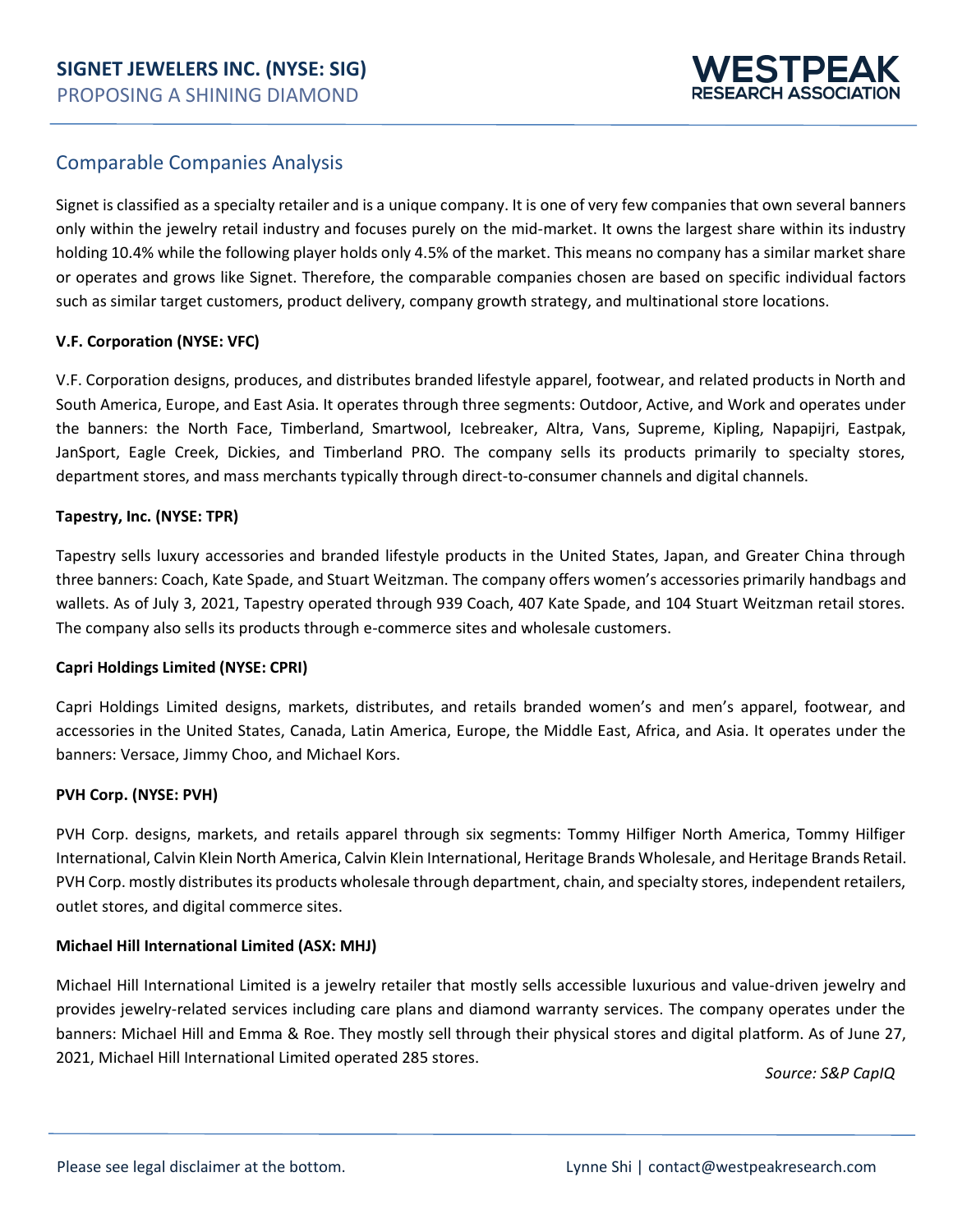

## **Recommendation – Buy**

### Buy

Based on our analysis, we believe Signet is undervalued by the market. Although Signet struggled from fiscal 2019 to 2021 with stock prices plummeting, the management team recovered strongly through their strategic execution. Signet's management team has demonstrated the ability to adapt and grow the company under the uncertain impacts of COVID-19. We believe Signet will continue to maintain its position as the market leader and continue to grow during the next few years. Additionally, we predict Signet can improve its operating margin and will utilize this margin to continue investing in growing sales for their stores. While the results of strategic planning from the management team have already been demonstrated through the first two quarters of fiscal 2022, we believe it is only the beginning and Signet has not yet reached its market value.

We calculated Signet's share price through the following weighting:

- 25% weighting of \$123.09 calculated through the Perpetuity Growth DCF method
- 25% weighting of \$135.89 calculated through the Exit Multiple Implied Price DCF method
- 25% weighting of \$93.14 through the P/E Implied Price method
- 25% weighting of \$69.48 through the EV/EBITDA Implied Price Method

After calculations using the weighting shown above, it represents a target share price of \$72.57 which is an implied upside of 45.2%. We recommend a **BUY** rating for Signet.

## **Risks**

### Fluctuations in Foreign Exchange

Signet operates mostly using USD and Signet's multinational operations make it susceptible to fluctuations in foreign exchange. As of January 30th, 2021, Signet holds 89% of its total assets and 90% of its sales in the US dollars. Therefore, Signet has utilized different derivative financial instruments to mitigate against foreign exchange rates. Signet has purchased mostly US foreign currency contracts (outstanding of 21.6 million as of July 31, 2021). These contracts are entered to limit movements in the foreign exchange market based on forecasted foreign currency purchases.

### Supply in Diamonds

The majority of Signet's sales are from bridal jewelry which means Signet is highly dependent on a stable source of diamonds. The Company purchases its loose diamonds from the global markets, but Signet mostly sources rough diamonds that are purchased directly from miners. Diamonds are regulated by the Kimberley Process, which is an intergovernmental agreement on the trading of rough diamonds. The availability of the supply of demands is dependent on the political conditions of the supplying countries. Any disruption to the political stability of the Kimberley Process can greatly affect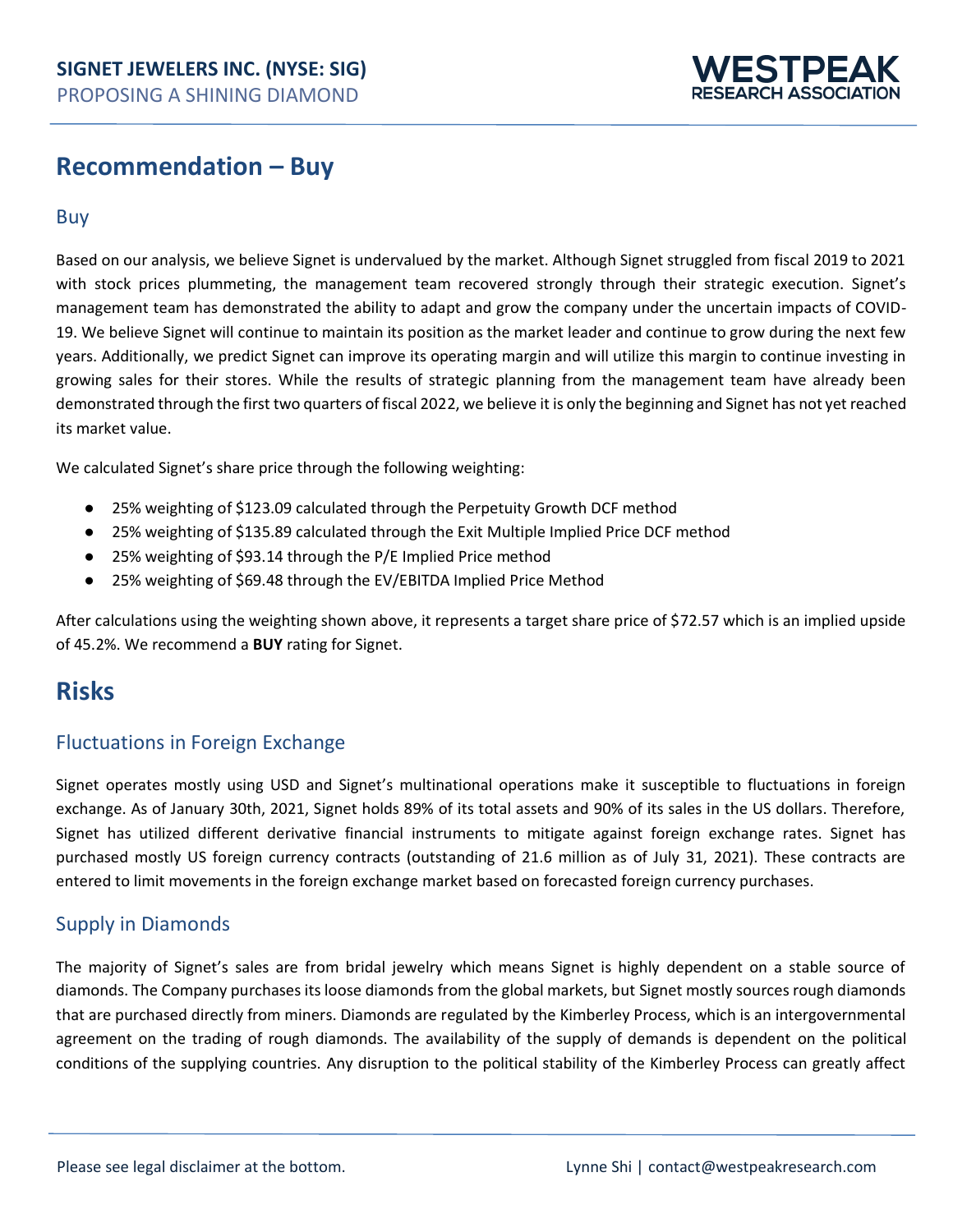

Signet. To mitigate against the unknown and the possibility of a supply chain disruption, Signet may hold more inventory and purchase raw materials earlier than its original forecasted timeline.

### Volatile Input Prices

The profit of fine jewelry is often influenced by input commodity prices of gold, silver, diamonds, and other precious metals and stones. Because of the volatility of the cost of precious metals, many companies are reluctant to frequently change selling prices that reflect current commodity price fluctuations. Companies will generally price their merchandise to protect against a threshold of cost fluctuations. This means that industry profits will likely be affected in the short run, but companies will adjust prices depending on commodity cost trends.

There have been additional concerns by consumers for the ethical sourcing of input commodities. For example, the term coined "blood diamonds" is used to criticize unethical natural diamond mining within the industry. Because of ethical concerns, many companies (e.g. Tiffany & Co) are committed to sourcing ethically mined resources despite higher costs.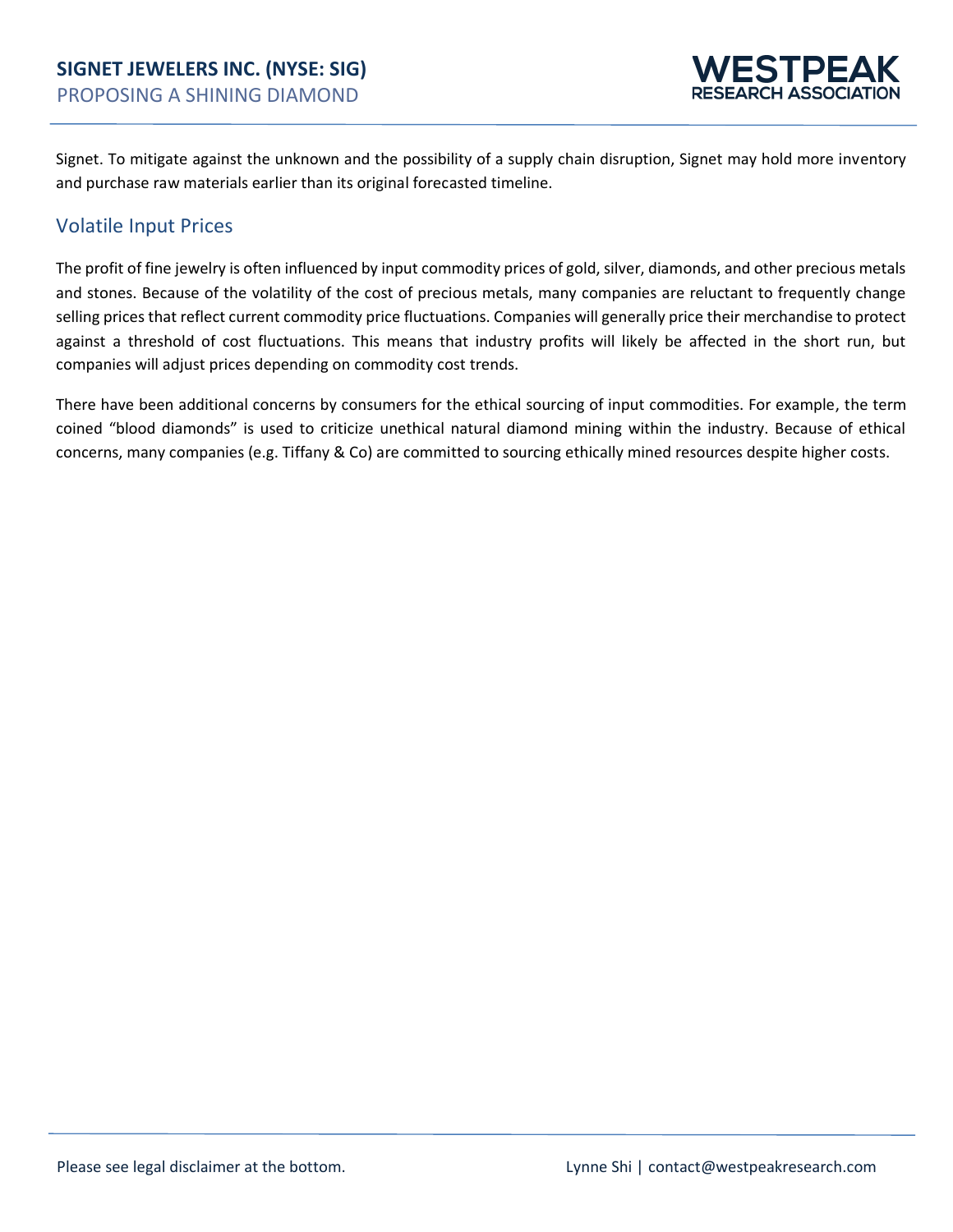

## Exhibit 1: Model Summary

| <b>Summary Page</b>                                                               |                    |                               |                       |                    |                       |                       |                       |                     |                    |                     |                     |
|-----------------------------------------------------------------------------------|--------------------|-------------------------------|-----------------------|--------------------|-----------------------|-----------------------|-----------------------|---------------------|--------------------|---------------------|---------------------|
|                                                                                   | Feb-17             | Feb-18                        | <b>Feb-19</b>         | <b>Feb-20</b>      | Feb-21                | Feb-22                | Feb-23                | Feb-24              | Feb-25             | Feb-26              | Feb-27              |
| (Figures in mm USD)                                                               | <b>FY2017</b>      | <b>FY2018</b>                 | FY2019                | <b>FY2020</b>      | FY2021                | FY2022                | FY2023                | <b>FY2024</b>       | <b>FY2025</b>      | <b>FY2026</b>       | FY2027              |
| <b>Income Statement</b>                                                           |                    |                               |                       |                    |                       |                       |                       |                     |                    |                     |                     |
| Revenue                                                                           | 6.408.4            | 6.253.0                       | 6,247.1               |                    | 5.226.9               |                       | 6,848.3               |                     |                    | 7.566.0             | 7.911.0             |
| <b>FRITDA</b>                                                                     | 669.4              | 522.5                         | 154.4                 | 6,137.1<br>384.0   | 277.3                 | 7,217.9<br>1,060.2    | 976.2                 | 7,212.5<br>1,045.8  | 7,237.5<br>1,049.4 | 1.097.1             | 1,147.1             |
| <b>Net Income</b>                                                                 | 543.2              | 519.3                         | (657.4)               | 105.5              | (15.2)                | 642.4                 | 577.5                 | 636.1               | 653.0              | 698.2               | 743.0               |
| <b>Earnings Per Share</b>                                                         | 75.04              | 65,38<br>s                    | 54.70<br>ś            | s<br>1.40          | (0.94)<br>s           | 10.20<br>s            | 9.07<br>s             | s<br>9.99           | 10.25<br>s         | 10.96<br>s          | s<br>11.66          |
| <b>Cash Flow Statement</b>                                                        |                    |                               |                       |                    |                       |                       |                       |                     |                    |                     |                     |
| <b>Capital Expenditures</b>                                                       | (278.0)            | (237.4)                       | (133.5)               | (136.3)            | (83.0)                | (64.6)                | (50.5)                | (45.1)              | (37.2)             | (30.6)              | (25.3)              |
| <b>Acquisitions</b><br><b>Divestitures</b>                                        |                    | (331.8)                       |                       |                    |                       | (14.6)                |                       |                     |                    |                     |                     |
|                                                                                   |                    |                               |                       |                    |                       |                       |                       |                     |                    |                     |                     |
| <b>Dividend Payment</b>                                                           | (75.6)             | (76.5)                        | (79.0)                | (77.4)             | (19.4)                | (19.0)                | (38.1)                | (38.1)              | (38.1)             | (38.1)              | (38.1)              |
| <b>Dividend Per Share</b><br><b>Dividend Payout to Earnings</b>                   | 0.26<br>13.9%      | s<br>0.31<br>14.7%            | s<br>0.37<br>$-12.0%$ | 0.37<br>s<br>73.4% | s<br>$-127.6%$        | 0.54<br>s<br>3.0%     | s<br>0.72<br>6.6%     | s<br>0.72<br>6.0%   | s<br>0.72<br>5.8%  | s<br>0.72<br>5.5%   | s<br>0.72<br>5.1%   |
| <b>Dividend Payout to Core FCF</b>                                                | 7.4%               | 8.5%                          | 14.6%                 | 15.0%              | 3.4%                  | 2.2%                  | 5.0%                  | 4.8%                | 4.8%               | 4.7%                | 4.6%                |
| <b>Dividend Yield</b>                                                             | 0.3%               | 0.5%                          | 0.8%                  | 1.8%               |                       | 0.8%                  | 1.0%                  | 1.0%                | 1.0%               | 1.0%                | 1.0%                |
| <b>Balance Sheet</b>                                                              |                    |                               |                       |                    |                       |                       |                       |                     |                    |                     |                     |
| <b>Current Assets</b>                                                             | 4.642.6            | 3,446.1                       | 2.855.8               | 3.154.8            | 3.582.0               | 4.491.1               | 4.966.6               | 5.472.3             | 6.151.2            | 6.920.6             | 7.729.3             |
| Non-Current Assets                                                                | 1,955.2            | 2,393.5                       | 1,564.3               | 3,144.3            | 2,596.9               | 2,370.2               | 2.289.5               | 2,217.4             | 2,158.0            | 2,109.1             | 2,068.8             |
| <b>Assets</b>                                                                     | 6,597.8            | 5,839.6                       | 4,420.1               | 6,299.1            | 6,178.9               | 6,861.3               | 7,256.1               | 7,689.7             | 8,309.2            | 9,029.7             | 9,798.0             |
| <b>Current Liabilities</b><br>Non-Current Liabilities                             | 1,203.7<br>2.292.0 | 1.037.2<br>1,689.0            | 1.033.0<br>1,570.2    | 1,652.6<br>2,806.9 | 1,998.7<br>2.347.6    | 2,268.3<br>2,229.4    | 2,123.7<br>2,229.4    | 1,959.3<br>2,229.4  | 1,963.9<br>2,229.4 | 2.024.3<br>2,229.4  | 2,087.7<br>2,229.4  |
| <b>Liabilities</b>                                                                | 3,495.7            | 2.726.2                       | 2.603.2               | 4,459.5            | 4.346.3               | 4,497.7               | 4.353.1               | 4,188.7             | 4.193.3            | 4.253.7             | 4,317.1             |
| <b>Shareholders' Equity</b>                                                       | 3,102.1            | 3.113.4                       | 1,816.9               | 1,839.6            | 1,832.6               | 2,363.5               | 2,903.0               | 3,500.9             | 4,115.9            | 4,776.0             | 5,481.0             |
| Cash                                                                              | 98.7               | 225.1                         | 195.4                 | 374.5              | 1.172.5               | 2.947.0               | 3,521.3               | 3.272.3             | 3,944.6            | 4,605.3             | 5,322.6             |
| Debt                                                                              | 1,409.0            | 732.2                         | 728.4                 | 611.5              | 146.7                 | 147.3                 | 147.3                 | 147.3               | 147.3              | 147.3               | 147.3               |
| <b>Net Debt</b><br><b>Minority Interests</b>                                      | 1.310.3            | 507.1<br>٠                    | 533.0                 | 237.0<br>٠         | (1,025.8)             | (2,799.7)             | (3, 374.0)            | (3, 125.0)          | (3,797.3)          | (4, 458, 0)         | (5, 175, 3)         |
| <b>Debt/EBITDA</b>                                                                | 2.0x               | 1.0x                          | 3.5x                  | 0.6x               | n/s                   | n/a                   | n/a                   | n/s                 | n/s                | n/a                 | n/a                 |
| <b>Operating Metrics</b>                                                          |                    |                               |                       |                    |                       |                       |                       |                     |                    |                     |                     |
| <b>Return on Equity (ROE)</b>                                                     | 17.5%              | 16.7%                         | $-36.2%$              | 5.7%               | $-0.8%$               | 27.2%                 | 19.9%                 | 18.2%               | 15.9%              | 14.6%               | 13.6%               |
| <b>Return on Assets (ROA)</b>                                                     | 8.2%               | 8.9%                          | $-14.9%$              | 1.7%               | $-0.2%$               | 9.4%                  | 8.0%                  | 8.3%                | 7.9%               | 7.7%                | 7.6%                |
| <b>Return on Invested Capital (ROIC)</b>                                          | 13.7%              | 15.5%                         | $-22.7%$              | 7.5%               | 0.2%                  | 26.3%                 | 20.2%                 | 18.5%               | 16.2%              | 15.0%               | 13.9%               |
| <b>Valuation Metrics</b>                                                          |                    |                               |                       |                    |                       |                       |                       |                     |                    |                     |                     |
| Stock Price (High)                                                                | \$124.75           | $\mathbf{s}$<br>77.25         | s<br>67.75            | s<br>29.80         | $\mathbf{s}$<br>42.44 | $\mathbf{s}$<br>92.05 | $\mathbf{s}$<br>72.57 | \$72.57             | s<br>72.57         | \$72.57             | 72.57<br>s          |
| Stock Price (Low)                                                                 | s.<br>73.69        | s.<br>47.85                   | 23.88<br>s            | 10.80<br>s         | 6.02<br>s             | 41.01<br>s            | 72.57<br>s            | s<br>72.57          | 72.57<br>s         | s.<br>72.57         | 72.57<br>s          |
| Stock Price (Average)                                                             | s.<br>99.22        | s.<br>62.55<br>7 <sub>4</sub> | s<br>45.82<br>(12.6)  | s<br>20.30<br>51.8 | s<br>24.23<br>52.0    | s<br>66.53<br>63.0    | s<br>72.57<br>63.7    | s.<br>72.57<br>63.7 | s<br>72.57<br>63.7 | s.<br>72.57<br>63.7 | s.<br>72.57<br>63.7 |
| <b>Diluted Shares Outstanding (Average)</b><br>Market Capitalization (Average)    | 7.1<br>702.5       | 465.4                         | (578.2)               | 1,051.5            | 1,260.0               | 4,188.1               | 4,622.7               | 4,622.7             | 4,622.7            | 4,622.7             | 4,622.7             |
| Enterprise Value (Average)                                                        | 2.012.8            | 972.5                         | (45.2)                | 1.288.5            | 234.2                 | 1.388.4               | 1,248.7               | 1,497.7             | 825.4              | 164.7               | (552.6)             |
| P/E                                                                               | 1.3x               | 1.0x                          | 0.8x                  | 14.5x              | n/s                   | 6.5x                  | 8.0x                  | 7.3x                | 7.1x               | 6.6x                | 6.2x                |
| <b>EV/EBITDA</b>                                                                  | 3.0x               | 1.9x                          | n/a                   | 3.4x               | 0.8x                  | 1.3x                  | 1.3x                  | 1.4x                | 0.8x               | 0.2x                | n/a                 |
| <b>FCF Yield to Market Capitalization</b><br><b>FCF Yield to Enterprise Value</b> | 21.6%<br>7.5%      | 333.8%<br>159.8%              | 48.1%<br>615.5%       | 33.5%<br>27.3%     | 79.1%<br>425.4%       | 48.9%<br>147.6%       | 17.5%<br>64.9%        | 0.1%<br>0.4%        | 20.2%<br>113.0%    | 20.2%<br>567.8%     | 21.8%<br>$-182.0%$  |
| <b>Free Cash Flow</b>                                                             |                    |                               |                       |                    |                       |                       |                       |                     |                    |                     |                     |
|                                                                                   |                    |                               |                       |                    |                       |                       |                       |                     |                    |                     |                     |
| <b>EBIT</b>                                                                       | 480.6              | 319.1                         | (764.6)               | 158.3              | (57.7)                | 772.8                 | 845.0                 | 928.7               | 952.9              | 1,017.5             | 1,081.5             |
| <b>Tax Expense</b><br>D&A                                                         | (170.6)<br>188.8   | (7.9)<br>203.4                | 145.2<br>183.6        | (24.2)<br>178.0    | 74.5<br>176.0         | (63.0)<br>285.4       | (68.9)<br>131.2       | (75.7)<br>117.1     | (77.7)<br>96.5     | (82.9)<br>79.6      | (88.1)<br>65.6      |
| <b>Capital Expenditures</b>                                                       | (278.0)            | (237.4)                       | (133.5)               | (136.3)            | (83.0)                | (64.6)                | (50.5)                | (45.1)              | (37.2)             | (30.6)              | (25.3)              |
| Changes in NWC                                                                    | (68.9)             | 1,276.4                       | 291.2                 | 176.2              | 886.2                 | 1,118.3               | (45.8)                | (919.0)             | (2.0)              | (48.4)              | (28.0)              |
| <b>Unlevered Free Cash Flow</b>                                                   | 151.9              | 1,553.6                       | (278.1)               | 352.0              | 996.0                 | 2,048.9               | 811.0                 | 6.0                 | 932.6              | 935.1               | 1,005.6             |
|                                                                                   |                    |                               |                       |                    |                       |                       |                       |                     |                    |                     |                     |

| <b>Current Price</b>  | 72.57      |
|-----------------------|------------|
| <b>Target Price</b>   | 105.40     |
| <b>Total Return</b>   | 45.2%      |
| <b>Recommendation</b> | <b>BUY</b> |

| <b>DCF Valuation</b>                   |          |
|----------------------------------------|----------|
| <b>Perpetuity Growth Implied Price</b> | \$123.09 |
| <b>Exit Multiple Implied Price</b>     | 135.89   |
| <b>Comps Valuation</b>                 |          |
| Comps - EV/EBITDA Implied Price        | 93.14    |
| Comps - P/E Implied Price              | 69.48    |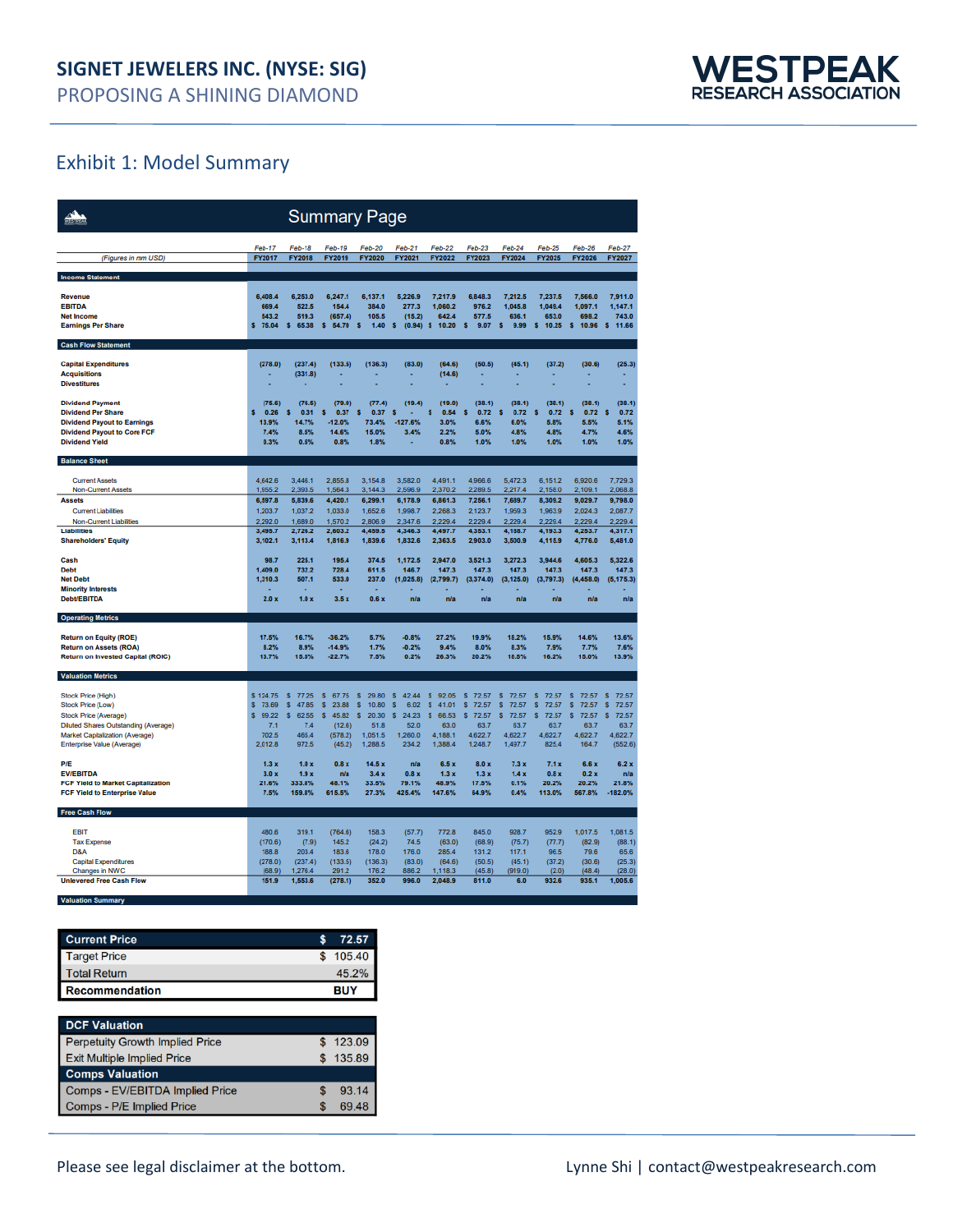

## Exhibit 2 – Discounted Cash Flow Analysis

| <b>Discounted Cash Flow Analysis</b>                              |                 |                   |                     |                                    |                            |                             |                  |                |                   |                           |                   |                  |                   |                                     |                   |                  |
|-------------------------------------------------------------------|-----------------|-------------------|---------------------|------------------------------------|----------------------------|-----------------------------|------------------|----------------|-------------------|---------------------------|-------------------|------------------|-------------------|-------------------------------------|-------------------|------------------|
|                                                                   |                 | Feb-17            | Feb-18              | Feb-19                             | <b>Feb-20</b>              | Feb-21                      | May-21           | Aug-21         | <b>Nov-21</b>     | Feb-22                    | Feb-22            | Feb-23           | Feb-24            | Feb-25                              | Feb-26            | <b>Feb-27</b>    |
| (Figures in mm USD)                                               |                 | FY2017            | <b>FY2018</b>       | FY2019                             | <b>FY2020</b>              | FY2021                      | Q1-2022          | Q2-2022        | Q3-2022           | Q4-2022                   | FY2022            | FY2023           | FY2024            | <b>FY2025</b>                       | <b>FY2026</b>     | <b>FY2027</b>    |
|                                                                   |                 |                   |                     |                                    |                            |                             |                  |                |                   |                           |                   |                  |                   |                                     |                   |                  |
| <b>WACC Calculations</b>                                          |                 |                   |                     |                                    |                            |                             |                  |                |                   |                           |                   |                  |                   |                                     |                   |                  |
| <b>Cost of Equity</b>                                             |                 |                   |                     |                                    |                            |                             |                  |                |                   |                           |                   |                  |                   |                                     |                   |                  |
| Risk-free rate                                                    | 1.5%            |                   |                     |                                    |                            |                             |                  |                |                   |                           |                   |                  |                   |                                     |                   |                  |
| Expected market return                                            | 9.9%            |                   |                     |                                    |                            |                             |                  |                |                   |                           |                   |                  |                   |                                     |                   |                  |
| <b>Market Risk Premium</b><br>Beta                                | 8.4%<br>1.95    |                   |                     |                                    |                            |                             |                  |                |                   |                           |                   |                  |                   |                                     |                   |                  |
| <b>Cost of Equity</b>                                             | 17.8%           |                   |                     |                                    |                            |                             |                  |                |                   |                           |                   |                  |                   |                                     |                   |                  |
|                                                                   |                 |                   |                     |                                    |                            |                             |                  |                |                   |                           |                   |                  |                   |                                     |                   |                  |
| <b>Cost of Debt</b>                                               |                 |                   |                     |                                    |                            |                             |                  |                |                   |                           |                   |                  |                   |                                     |                   |                  |
| Pre-tax cost of debt                                              | 1.3%            |                   |                     |                                    |                            |                             |                  |                |                   |                           |                   |                  |                   |                                     |                   |                  |
| Debt adjustment factor                                            | 1.62            |                   |                     |                                    |                            |                             |                  |                |                   |                           |                   |                  |                   |                                     |                   |                  |
| Effective tax rate<br><b>Cost of Debt</b>                         | 8.2%<br>1.9%    |                   |                     |                                    |                            |                             |                  |                |                   |                           |                   |                  |                   |                                     |                   |                  |
|                                                                   |                 |                   |                     |                                    |                            |                             |                  |                |                   |                           |                   |                  |                   |                                     |                   |                  |
| <b>Cost of Preferred Equity</b>                                   |                 |                   |                     |                                    |                            |                             |                  |                |                   |                           |                   |                  |                   |                                     |                   |                  |
| Preferred dividend                                                | 34.             |                   |                     |                                    |                            |                             |                  |                |                   |                           |                   |                  |                   |                                     |                   |                  |
| Preferred equity                                                  | 66              |                   |                     |                                    |                            |                             |                  |                |                   |                           |                   |                  |                   |                                     |                   |                  |
| <b>Cost of Equity</b>                                             | 5.2%            |                   |                     |                                    |                            |                             |                  |                |                   |                           |                   |                  |                   |                                     |                   |                  |
| <b>WACC</b>                                                       |                 |                   |                     |                                    |                            |                             |                  |                |                   |                           |                   |                  |                   |                                     |                   |                  |
| Market value of common equity                                     | 4,622.7         |                   |                     |                                    |                            |                             |                  |                |                   |                           |                   |                  |                   |                                     |                   |                  |
| Market value of debt                                              | 147.3           |                   |                     |                                    |                            |                             |                  |                |                   |                           |                   |                  |                   |                                     |                   |                  |
| Market value of preferred equity                                  | 665.0           |                   |                     |                                    |                            |                             |                  |                |                   |                           |                   |                  |                   |                                     |                   |                  |
| <b>Total Capitalization</b>                                       | 5.435.0         |                   |                     |                                    |                            |                             |                  |                |                   |                           |                   |                  |                   |                                     |                   |                  |
| Cost of common equity                                             | 17.8%           |                   |                     |                                    |                            |                             |                  |                |                   |                           |                   |                  |                   |                                     |                   |                  |
| Cost of debt                                                      | 1.9%            |                   |                     |                                    |                            |                             |                  |                |                   |                           |                   |                  |                   |                                     |                   |                  |
| Cost of preferred<br><b>WACC</b>                                  | 5.2%<br>15.837% |                   |                     |                                    |                            |                             |                  |                |                   |                           |                   |                  |                   |                                     |                   |                  |
|                                                                   |                 |                   |                     |                                    |                            |                             |                  |                |                   |                           |                   |                  |                   |                                     |                   |                  |
| <b>Free Cash Flow</b>                                             |                 |                   |                     |                                    |                            |                             |                  |                |                   |                           |                   |                  |                   |                                     |                   |                  |
| <b>EBIT</b>                                                       |                 | 480.6             | 319.1               | (764.6)                            | 158.3                      | (57.7)                      | 168.7            | 225.4          | 106.9             | 271.8                     | 772.8             | 845.0            | 928.7             | 952.9                               | 1,017.5           | 1,081.5          |
| Less: Tax expense                                                 |                 | (170.6)           | (7.9)               | 145.2                              | (24.2)                     | 74.5                        | (26.5)           | 3.5            | (9.1)             | (22.2)                    | (63.0)            | (68.9)           | (75.7)            | (77.7)                              | (82.9)            | (88.1)           |
| Add: Depreciation and amortization                                |                 | 188.8             | 203.4               | 183.6                              | 178.0                      | 176.0                       | 42.1             | 83.7           | 122.9             | 36.7                      | 285.4             | 131.2            | 117.1             | 96.5                                | 79.6              | 65.6             |
| Less: Capital expenditures<br>Less: Change in net working capital |                 | (278.0)<br>(68.9) | (237.4)<br>1,276.4  | (133.5)<br>291.2                   | (136.3)<br>176.2           | (83.0)<br>886.2             | (11.3)<br>(37.5) | (20.9)<br>59.0 | (18.3)<br>(133.5) | (14.1)<br>1,230.3         | (64.6)<br>1,118.3 | (50.5)<br>(45.8) | (45.1)<br>(919.0) | (37.2)<br>(2.0)                     | (30.6)<br>(48.4)  | (25.3)<br>(28.0) |
| <b>Unlevered Free Cash Flow</b>                                   |                 | 151.9             | 1,553.6             | (278.1)                            | 352.0                      | 996.0                       | 135.5            | 350.7          | 68.9              | 1,502.5                   | 2.048.9           | 811.0            | 6.0               | 932.6                               | 935.1             | 1.005.6          |
| <b>Discount factor</b>                                            |                 |                   |                     |                                    |                            |                             |                  |                |                   | 0.25                      | 0.25              | 1.25             | 2.25              | 3.25                                | 4.25              | 5.25             |
| <b>Present Value of Unlevered Free Cash Flow</b>                  |                 |                   |                     |                                    |                            |                             | ×                | $\epsilon$     |                   | 1,448.3                   | 1,448.3           | 700.6            | 4.3               | 578.4                               | 500.6             | 464.8            |
| <b>Discounted Cash Flow Valuations</b>                            |                 |                   |                     |                                    |                            |                             |                  |                |                   |                           |                   |                  |                   |                                     |                   |                  |
| <b>Perpetuity Growth Method</b>                                   |                 |                   |                     |                                    |                            | <b>Exit Multiple Method</b> |                  |                |                   |                           |                   |                  |                   | <b>WACC</b>                         |                   |                  |
| <b>Perpetuity Growth Rate</b>                                     | 2.0             |                   |                     | <b>Terminal EV/EBITDA Multiple</b> |                            |                             |                  | 8.0 x          |                   |                           |                   | 15.21%           | 14.71%            | 14.21%                              | 13.71%            | 13.21%           |
| PV sum of unlevered FCF                                           | 3,696.9         |                   |                     |                                    | PV sum of unlevered FCF    |                             |                  | 3,696.9        |                   |                           | 1.00%             | \$123.34         | \$127.10          |                                     | \$131.14 \$135.51 | \$140.25         |
| <b>Terminal value</b>                                             | 3,426.1         |                   |                     |                                    | <b>Terminal value</b>      |                             |                  | 4241.213       |                   |                           | 1.50%             | \$125.56         | \$129.53          | \$133.82                            | \$138.46          | \$143.52         |
| <b>Enterprise Value</b>                                           | 7,123.0         |                   |                     | <b>Enterprise Value</b>            |                            |                             |                  | 7,938.1        |                   | Perpetuity<br>Growth Rate | 2.00%             | \$127.95         | \$132.16          | \$136.71                            | \$141.66          | \$147.07         |
| <b>Add: Cash</b>                                                  | 1,516.9         |                   |                     | Add: Cash                          |                            |                             |                  | 1,516.9        |                   |                           | 2.50%             | \$130.53         | \$135.00          | \$139.85                            | \$145.15          | \$150.95         |
| Less: Debt<br>Less: Other EV adjustments                          | 147.3<br>651.7  |                   |                     | Less: Debt                         | Less: Other EV adjustments |                             |                  | 147.3<br>651.7 |                   |                           | 3.00%             | \$133.32         | \$138.08          | \$143.27                            | \$148.96          | \$155.22         |
| <b>Equity Value</b>                                               | 7,840.9         |                   |                     | <b>Equity Value</b>                |                            |                             |                  | 8,656.0        |                   |                           |                   |                  |                   | <b>WACC</b>                         |                   |                  |
| Shares outstanding                                                | 63.7            |                   |                     |                                    | Shares outstanding         |                             |                  | 63.7           |                   |                           |                   | 15.21%           | 14.71%            | 14.21%                              | 13.71%            | 13.21%           |
| <b>Implied Share Price</b>                                        | \$123.09        |                   |                     | <b>Implied Share Price</b>         |                            |                             |                  | \$135.89       |                   |                           | 6.0x              | \$121.33         | \$123.05          | \$124.81                            | \$126.61          | \$128.46         |
|                                                                   |                 |                   |                     |                                    |                            |                             |                  |                |                   |                           | 7.0x              | \$129.90         | 131.81<br>s       | \$133.77                            | \$135.78          | \$137.85         |
| <b>Current Price</b>                                              | \$72.57         |                   |                     | <b>Current Price</b>               |                            |                             |                  | \$72.57        |                   |                           | 8.0 x             | \$138.46         | s.<br>140.57      | š<br>142.73                         | \$144.96          | \$147.24         |
| <b>Implied Price</b>                                              | \$123.09        |                   |                     | <b>Implied Price</b>               |                            |                             |                  | \$135.89       |                   |                           | 0.0x              | \$147.02         |                   | \$149.33 \$151.70 \$154.13 \$156.63 |                   |                  |
| <b>Total Return</b>                                               | 69.6%           |                   | <b>Total Return</b> |                                    |                            |                             |                  | 87.2%          |                   |                           | 10.0x             | \$155.59         |                   | \$158.09 \$160.66 \$163.30 \$166.01 |                   |                  |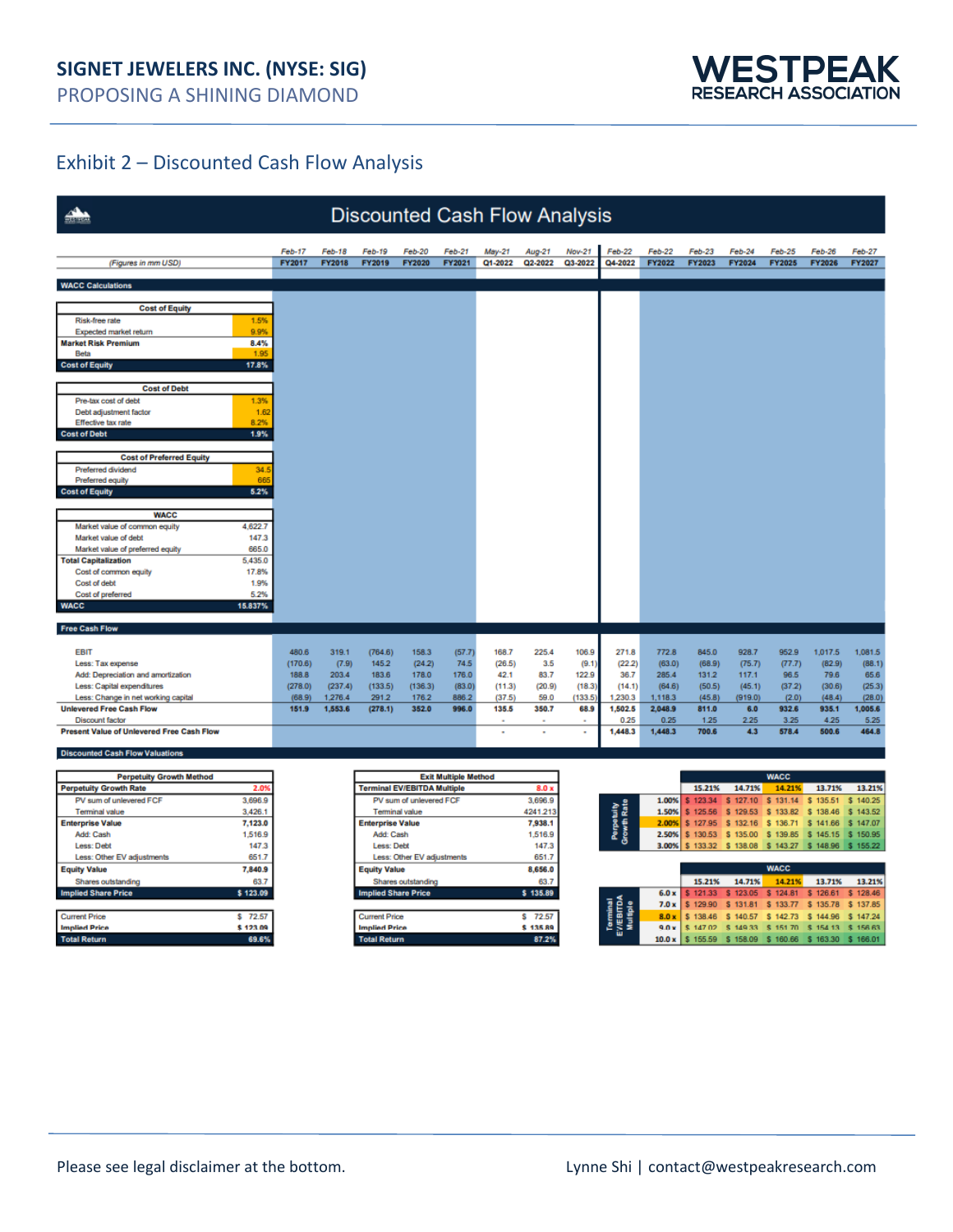

## Exhibit 3 – Comparable Company Analysis

| WESTPEAK                                  |               |                               |                                   | <b>Comparable Company Analysis</b> |                           |                                 |           |                     |                          |
|-------------------------------------------|---------------|-------------------------------|-----------------------------------|------------------------------------|---------------------------|---------------------------------|-----------|---------------------|--------------------------|
| (Figures in mm USD)                       |               |                               |                                   |                                    | <b>EV/EBITDA Multiple</b> |                                 |           | <b>P/E Multiple</b> |                          |
| Company                                   | <b>Ticker</b> | <b>Equity</b><br><b>Value</b> | <b>Enterprise</b><br><b>Value</b> | 2021A<br><b>EV/EBITDA</b>          | 2022E<br><b>EV/EBITDA</b> | 2023E<br><b>EV/EBITDA</b>       | 2021A P/E | 2022E P/E           | 2023E P/E                |
| V.F. Corporation                          | (NYSE: VFC)   | 29,377.5                      | 34,858.3                          | 21.4x                              | 18.6x                     | 16.5x                           | 29.1 x    | 23.4 x              | 20.2 x                   |
| Tapestry, Inc.                            | (NYSE: TPR)   | 11,568.0                      | 13,292.3                          | 9.5x                               | 8.8 x                     | 8.3x                            | 14.4 x    | 12.0x               | 10.7x                    |
| <b>Capri Holdings Limited</b>             | (NYSE: CPRI)  | 9,404.7                       | 12,299.7                          | 11.4x                              | 10.2x                     | 9.2x                            | 23.0 x    | 11.7x               | 10.4 x                   |
| PVH Corp.                                 | (NYSE: PVH)   | 6,887.3                       | 9,949.0                           | 9.1x                               | 8.1 x                     | 7.8x                            | 14.1 x    | 10.5x               | 9.8x                     |
| <b>Michael Hill International Limited</b> | (ASX: MHJ)    | 223.7                         | 267.3                             | 5.2x                               | 3.4x                      | 3.5x                            | 9.5x      | 10.4x               | 11.4x                    |
| <b>Signet Jewlers Inc.</b>                | (XCH: TCK)    | 4,622.7                       | 3,904.8                           | 14.1 x                             | 3.7x                      | 4.0x                            | (77.5 x)  | 7.1x                | 8.0 x                    |
| <b>Median</b>                             |               |                               |                                   |                                    | 1.7x                      | 1.7x                            |           | 5.2x                | 4.9x                     |
| <b>Mean</b>                               |               |                               |                                   |                                    | 4.9x                      | 4.5x                            |           | 6.8x                | 6.2 x                    |
| <b>High</b>                               |               |                               |                                   |                                    | 18.6x                     | 16.5x                           |           | 23.4 x              | 20.2 x                   |
| Low                                       |               |                               |                                   |                                    | $\sim$                    |                                 |           | $\sim$              | $\sim$                   |
|                                           |               |                               |                                   |                                    |                           |                                 |           |                     |                          |
|                                           |               |                               |                                   |                                    |                           | <b>EV/EBITDA Impliled Price</b> |           |                     | <b>P/E Implied Price</b> |
| <b>Median</b>                             |               |                               |                                   |                                    | 39.70 \$<br>\$            | 37.94                           |           | 52.98 \$<br>\$.     | 44.47                    |
| Mean                                      |               |                               |                                   |                                    | \$<br>$93.14$ \$          | 80.49                           |           | 69.48 \$<br>S       | 56.62                    |
| High                                      |               |                               |                                   |                                    | \$<br>321.49 \$           | 263.89                          |           | \$<br>239.24 \$     | 182.76                   |
| Low                                       |               |                               |                                   |                                    | $11.27$ \$<br>\$          | 11.27                           |           | \$                  | \$<br>$\sim$             |